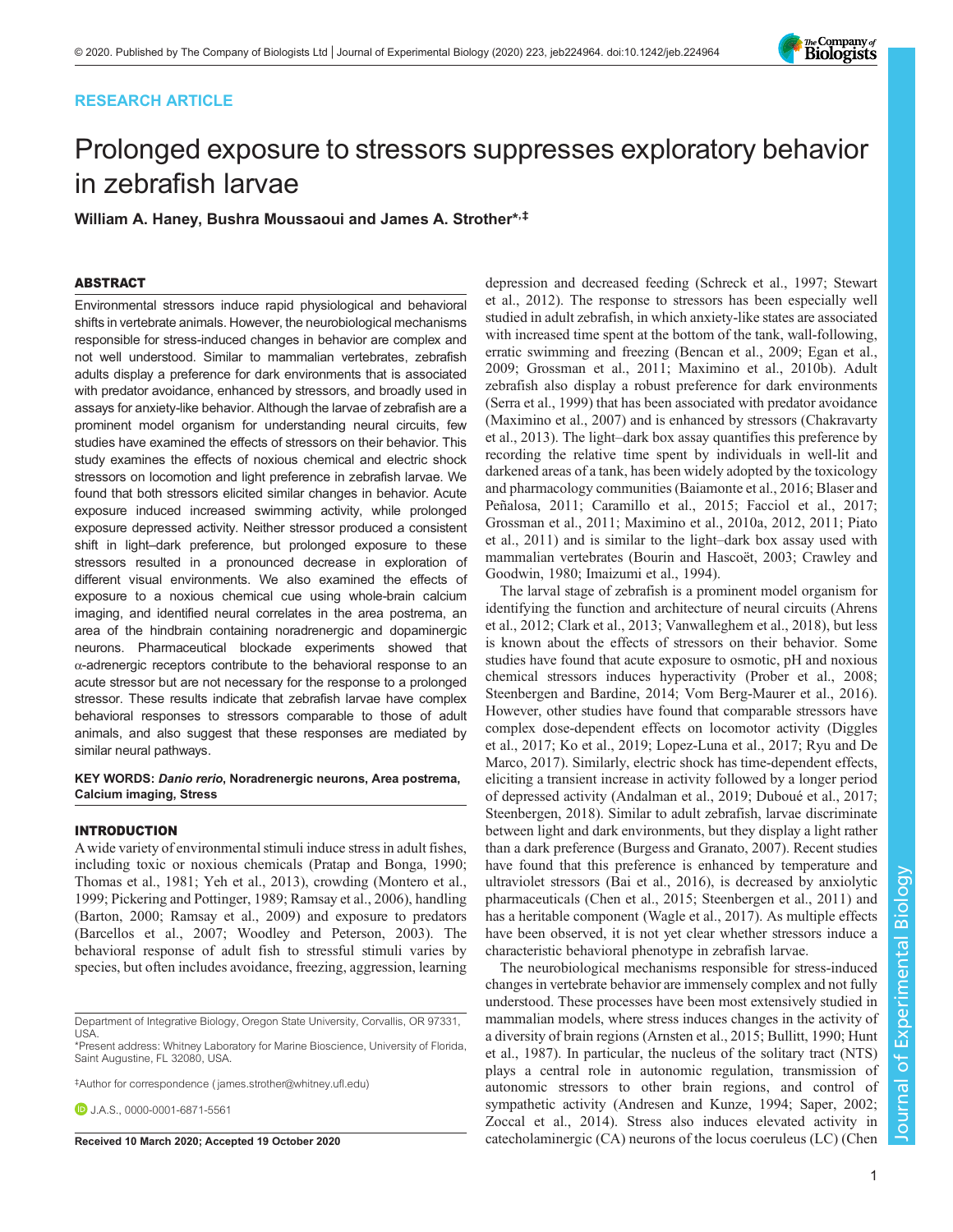[and Sara, 2007;](#page-9-0) [Passerin et al., 2000\)](#page-10-0), which have widespread projections throughout the central nervous system (CNS) ([Jones](#page-10-0) [et al., 1977](#page-10-0); [Sara, 2009](#page-11-0)), and are associated with anxiety-like behaviors [\(McCall et al., 2017\)](#page-10-0). CA neurons from both the NTS and LC also project to the paraventricular nucleus (PVN), where they modulate the activity of corticotrophin-releasing (CRH) neurons that control the hypothalamic–pituitary–adrenal (HPA) axis [\(Herman, 2018](#page-10-0); [Moore and Bloom, 1979](#page-10-0)).

These pathways appear to be broadly conserved across vertebrates. Similar catecholaminergic projections in the CNS are observed in zebrafish early in their development ([Kastenhuber et al., 2010; Ma,](#page-10-0) [1994a,b; Rink and Wullimann, 2002](#page-10-0); [Tay et al., 2011\)](#page-11-0), the anatomy of the sympathetic nervous system is comparable ([Nilsson, 1976,](#page-10-0) [1983\)](#page-10-0), and the hypothalamic–pituitary–interrenal (HPI) axis of fishes parallels the HPA axis of mammals [\(Schreck et al., 1997; Wendelaar](#page-11-0) [Bonga, 1997](#page-11-0)). Recent studies in zebrafish have found that stressors acting via different sensory modalities induce elevated activity in a diversity of neuronal populations, including noradrenergic neurons, oxytocin neurons, CRH neurons, radial astrocytes and the habenula [\(Andalman et al., 2019;](#page-9-0) [Mu et al., 2019;](#page-10-0) [Vom Berg-Maurer et al.,](#page-11-0) [2016; Wee et al., 2019\)](#page-11-0). Transitions between active and passive behavioral responses to stressors are also correlated with changes in activity in noradrenergic neurons, radial astrocytes and habenula neurons ([Andalman et al., 2019](#page-9-0); [Duboué et al., 2017;](#page-9-0) [Lee et al., 2010](#page-10-0); [Mu et al., 2019](#page-10-0)). Furthermore, the choice between light and dark environments by adult zebrafish correlates with activity in the dorsal telencephalic region and ventral telecephalic region ([Lau et al., 2011\)](#page-10-0), and manipulation of the activity of serotonergic neurons alters the light preference of larval zebrafish [\(Cheng et al., 2016\)](#page-9-0). However, the cellular-level architecture of the neural circuits that integrate sensory information about potential stressors and modulate behavioral responses are still not well understood.

In this study, we addressed three questions: (1) how does prolonged exposure to noxious chemical and electric shock stressors affect locomotion and exploratory behavior in zebrafish larvae?; (2) which neuronal populations show selective responses to noxious chemical cues and how does activity change during prolonged exposure to this stressor?; and (3) what is the contribution of adrenergic pathways to the behavioral response to a noxious chemical stressor?

# MATERIALS AND METHODS

## Experimental animals

Adult and larval Danio rerio (F. Hamilton 1822) were housed under standard conditions (28°C, 1000 µS, 14 h:10 h light:dark cycle) and fed a mixture of hatched Artemia and commercial fish feed (API Tropical Fish Flake Food). Larvae were reared in static tanks containing bicarbonate-buffered E3 medium (5 mmol l−<sup>1</sup> NaCl, 0.17 mmol l−<sup>1</sup> KCl, 0.33 mmol l−<sup>1</sup> CaCl2, 0.33 mmol l<sup>−</sup><sup>1</sup> MgSO4, 0.27 μmol l<sup>-1</sup> Methylene Blue, 0.35 mmol l<sup>-1</sup> NaHCO<sub>3</sub>, titrated to neutral pH; modified from [Nusslein-Volhard and Dahm, 2002\)](#page-10-0), received daily water changes to avoid build-up of nitrogenous waste products, and were given dry feed twice daily (Skretting Gemma Micro 75) starting at 5 days post-fertilization (dpf). Unless otherwise noted, all zebrafish were from the AB strain. All animal experiments and procedures were approved by the Oregon State University Institutional Animal Care and Use Committee ( protocols 4715, 5025 and 5149).

## Behavioral assays: experimental design

The behavioral response of zebrafish larvae (7 dpf) to noxious chemical and electric shock stressors was recorded using a custommade apparatus constructed inside a temperature-controlled enclosure (28°C regulated with Fisher Scientific IsoTemp 6200 R28). For each trial, a single larva was placed in an acrylic experimental arena (35 mm diameter) positioned over an opal glass diffuser. The chamber was illuminated from above with white light (ST-WP-5050-DL-RL, TheLEDLight.com), backlit using nearinfrared (NIR) light (ThorLabs M850L3, 850 nm), and imaged from above using a NIR-sensitive camera (Point Grey GS3-U3-  $41$ C6NIR-C; 30 frames  $s^{-1}$ ) equipped with a visible light blocking filter (Lee Filter no. 87). To improve throughput, a single camera was used to simultaneously image multiple experimental arenas (up to six) with results being analysed independently.

The response to a noxious chemical cue was recorded by introducing the irritant mustard oil (allyl isothiocyanate; AITC) into the experimental arena. AITC is responsible for the pungent odor of wasabi and horseradish ([Terada et al., 2015\)](#page-11-0) and is a potent agonist of TrpA1 channels [\(Bandell et al., 2004](#page-9-0); [Jordt et al., 2004](#page-10-0)). TrpA1 channels are associated with sensing of noxious chemicals in a broad diversity of vertebrate animals ([Kwan et al., 2006; Prober](#page-10-0) [et al., 2008\)](#page-10-0) and in zebrafish are expressed in the epibranchial sensory ganglia and Rohon–Beard neurons by 30 hours post-fertilization (hpf) ([Prober et al., 2008\)](#page-10-0). The experimental arena was filled with E3 medium (5 ml), a single larva was transferred into the arena, and the larva was allowed to acclimate for 10 min. At the start of the trial, the baseline behavior of the larva was recorded for 5 min, then 1 ml of AITC solution was added to the arena (10 µmol  $1^{-1}$  AITC in 0.05% DMSO final concentration), and the response was recorded for 30 min. Preliminary experiments with dye solutions indicated that injection of the AITC solution produced rapid mixing and a uniform concentration throughout the arena. Preliminary experiments were also performed with a range of AITC concentrations (1, 10 and 100 µmol  $1^{-1}$ ; ~60 hpf larvae), and 10 μmol  $1^{-1}$  was used for subsequent experiments as it was the lowest concentration that produced robust effects and is consistent with the concentration used in prior studies ([Prober et al., 2008\)](#page-10-0).

The response to electric shock was recorded using similar procedures. Animals were allowed to acclimate for 10 min, baseline activity was recorded for 5 min, and an electric shock stressor was introduced via stainless-steel electrodes placed on opposite ends of the experimental arena (Mauldin Products, 316 stainless-steel sheet metal, 0.004 inches thick, 20 mm wide, full arena height). Electric shocks were presented as 5 s bursts of 1 ms 6 mA pulses at 40 pulses  $s^{-1}$ , delivered with one burst per 60 s (Grass S88 stimulator). The response was recorded for 20 min, the electric shock was then stopped, and recovery behavior was recorded for 10 min.

To record the effect of stressors on exploratory behavior, we next examined the movement of larvae (7 dpf) in experimental arenas (35 mm diameter) with light and dark halves. For the bottom-shaded arenas, a visible light-absorbing optical filter (Lee Filter no. 87) was placed between the opal glass and the experimental arena so that it obscured one-half of the circular arena. As the optical filter transmits NIR wavelengths, this filter did not impede imaging of the animals. For the top-shaded arenas, the optical filter was placed immediately above the experimental arena. The effects of AITC and electric shock stressors were examined as in prior experiments. For electric shock experiments, the electrodes were centered on the light–dark edge so that non-uniformity in the electric field would not produce a light– dark bias. To determine if observed shifts in light–dark preferences resulted from learning effects, we next performed a series of experiments in which animals were allowed to acclimate to the splitbottom arena; the bottom was then switched to all-light or all-dark, AITC was introduced, after ∼30 s the bottom was replaced with a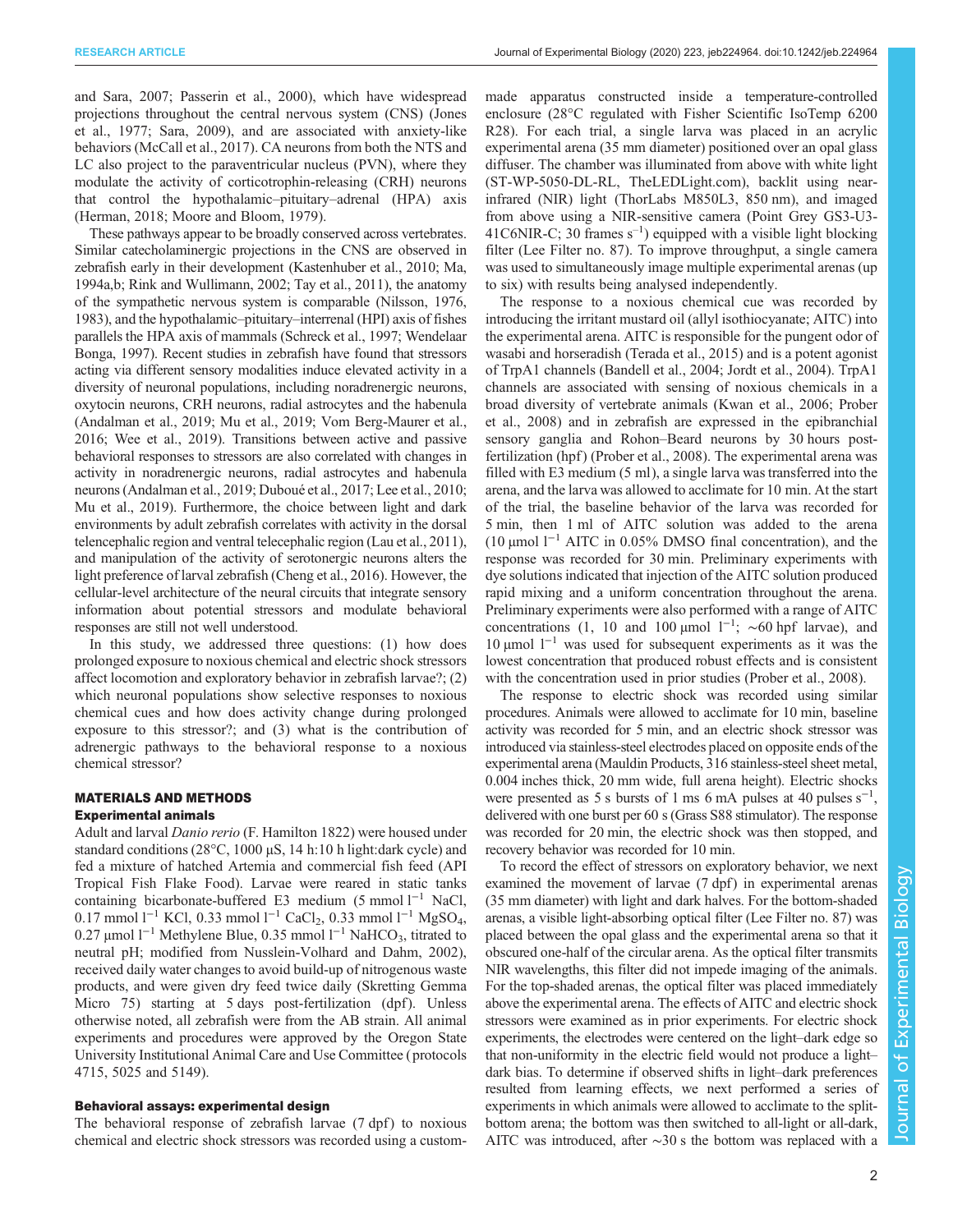split-bottom stimulus, and the light preference and exploratory behavior of the animals was recorded as above, with larvae of different ages  $(4, 5, 6, \text{ and } 7, \text{ dpf})$ . Furthermore, to confirm that baseline light–dark preferences were robust to minor variations in the experimental configuration, we also examined behavior in experimental arenas of different sizes (35, 55 and 75 mm), and in larvae that were not fed. No stressors were employed for these.

The contribution of adrenergic pathways to the observed changes in exploratory behavior was determined by treating larvae with the α-adrenergic receptor blocker phenoxybenzamine hydrochloride (PB; 16211, Cayman Chemical). The experimental arena (35 mm diameter) was filled with 5 ml of E3 medium, a single larva (7 dpf) was transferred to the arena, the animal was allowed to acclimate for 10 min, 1 ml of treatment solution was then added to the arena producing either control (0.05% DMSO final concentration) or PB-treatment (10 μmol l<sup>-1</sup> in 0.05% final concentration) medium, the response was recorded for 45 min, 1 ml of AITC solution was then added to the arena (10 µmol  $l^{-1}$  in 0.05% DMSO final concentration), and the response was recorded for an additional 45 min. Preliminary experiments were also performed with a range of PB concentrations (3, 10 and 15 µmol  $1^{-1}$ ), and 10 µmol  $1^{-1}$  was used for subsequent experiments as it was the lowest concentration that produced robust effects.

#### Behavioral assays: statistical analysis

Images of zebrafish larvae were processed with MATLAB R2018b using custom-written MATLAB scripts (available at [https://](https://bitbucket.org/jastrother/larval_proving_grounds) [bitbucket.org/jastrother/larval\\_proving\\_grounds](https://bitbucket.org/jastrother/larval_proving_grounds)). Images from the camera were compressed in real time and stored as UFMF files. In subsequent offline processing, template matching was used to identify the position of the larva in each frame, and frames with low signal-to-noise ratio matches were discarded. Computed trajectories were manually curated to ensure that tracking was successful, filtered to remove digitization noise (fourth order Butterworth, 5 Hz cut-off ), and fitted with a cubic interpolating spline. The instantaneous velocity was calculated from the derivative of the spline, and swimming speed was taken as the magnitude of the velocity. The heading direction was taken as the direction of the velocity vector, fitted with a cubic spline, and angular speed was calculated as the absolute value of the derivative of the spline. The distance to the nearest wall was computed by calculating the Euclidean distance transform of a binary image representing the walls of the tank and sampling this distance map for each position of the trajectory. The light–dark preference of the animal was calculated as:

$$
PI = \frac{T_L - T_D}{T_L + T_D},
$$
\n(1)

where  $T_L$  is the time spent on the light side of the experimental arena and  $T<sub>D</sub>$  is the time spent on the dark side. This light–dark preference is equal to +1 when the animal remains exclusively on the light side of the arena and is equal to −1 when the animal stays exclusively on the dark side. The exploration index was calculated as:

$$
E = 1 - |\mathbf{PI}|.\tag{2}
$$

This exploration index is equal to 0 when the animal remains on one side of the arena (light or dark) and is equal to 1 when the animal spends equivalent amounts of time on each side of the arena. Time series for swimming speed, angular speed, wall distance and light preference were plotted as the time average over 60 s intervals. In order to reduce the dependence of the exploration index on the amount of locomotion performed, the time series for the exploration index were computed using 5 min intervals, over which time a typical larva swimming normally would traverse the experimental arena numerous times. The statistical methods used for hypothesis tests are described with the results below.

#### Whole-brain calcium imaging: experimental design

Neurons with selective responses to acute and prolonged exposure to a noxious chemical cue were identified using whole-brain calcium imaging. Transgenic zebrafish larvae (5–7 dpf; HuC: GCaMP6Fcy<sup>14/+</sup>; roy<sup>-/-</sup>; nacre<sup>-/-</sup>) that pan-neurally express the fluorescent calcium indicator GCaMP6F ([Ahrens et al., 2012](#page-9-0); [Chen](#page-9-0) [et al., 2013](#page-9-0)) were immobilized by immersion in the paralytic α-bungarotoxin (1 mg ml−<sup>1</sup> , Tocris 2133), embedded in lowmelting point agarose gel (3%), and immersed in aerated bicarbonate-buffered E3 medium (5 mmol l−<sup>1</sup> NaCl, 0.17 mmol l<sup>-1</sup> KCl, 0.33 mmol l<sup>-1</sup> CaCl<sub>2</sub>, 0.33 mmol l<sup>-1</sup> MgSO<sub>4</sub>, 0.27 μmol l<sup>-1</sup> Methylene Blue, 0.35 mmol l<sup>-1</sup> NaHCO<sub>3</sub>, titrated to neutral pH; modified from [Nusslein-Volhard and Dahm, 2002](#page-10-0)). A slab of agarose around the tail was dissected away, so that the head remained embedded but the tail was exposed to the perfusate. The preparation was maintained in a custom-made anodized aluminium perfusion bath kept at 28°C by circulating coolant (Thermotek T255P) through a heat exchanger integrated into the perfusion bath. The preparation was continuously perfused (3 ml min<sup>-1</sup>) with E3 medium using a syringe pump (Harvard Apparatus Model 44). Fluorescence of the indicator was recorded using a custom-built multiphoton microscope configured for fast z-scanning (Thorlabs MPM-SCAN4 resonant galvo, Zeiss 20X/1.0 421452-9601 objective, Thorlabs PFM450E objective scanner). The field of view was  $\sim$ 950 μm×450 μm×250 μm *xyz*, volumes were captured at ~0.5 Hz, and excitation was provided with a pulsed femtosecond laser turned to 950 nm (Coherent Ultra II) [\(Svoboda and Yasuda, 2006](#page-11-0)). Optical filters included a dichroic mirror for combining excitation and emission paths (Chroma T610LPXR), a dichroic mirror for splitting green and red emitted light (Chroma T550LPXR), and filters for green and red channels (Chroma AT525/30 and AT585/30). Animals were allowed to acclimate to the imaging apparatus for 5 min and baseline activity was recorded for 10 min. The perfusate was then rapidly switched to an AITC solution (25 μmol l<sup>-1</sup> AITC in 0.1% DMSO) by disabling the E3 medium pump and enabling a second syringe pump loaded with the AITC solution (Harvard Apparatus Model 44). The volume of the fluid contained in the perfusion bath was estimated as 750 µl, resulting in approximately one water change every 15 s. The response to perfusion with AITC was recorded for 15 min.

## Whole-brain calcium imaging: statistical analysis

Fluorescence images were processed with MATLAB R2018b using custom-written MATLAB scripts (available at [https://bitbucket.org/](https://bitbucket.org/jastrother/neuron_image_analysis) jastrother/neuron image analysis). To construct neural activity maps, volumes were downsampled spatially  $(3\times)$  in the xy dimensions to reduce computational requirements, volumes were labeled according to the experimental condition (baseline activity: 2– 10 min pre-stimulus, immediate response: 0–5 min post-stimulus, delayed response: 10–15 min post-stimulus), and a support vector machine (SVM) classifier ([Schölkopf et al., 2002](#page-11-0)) was constructed for immediate and delayed response conditions using a one-versus-all strategy. The beta coefficients from the SVM classifier were then transformed into images by scaling positive-valued coefficients to the pixel intensity range, and placing the immediate and delayed activity in the red and blue channels, respectively.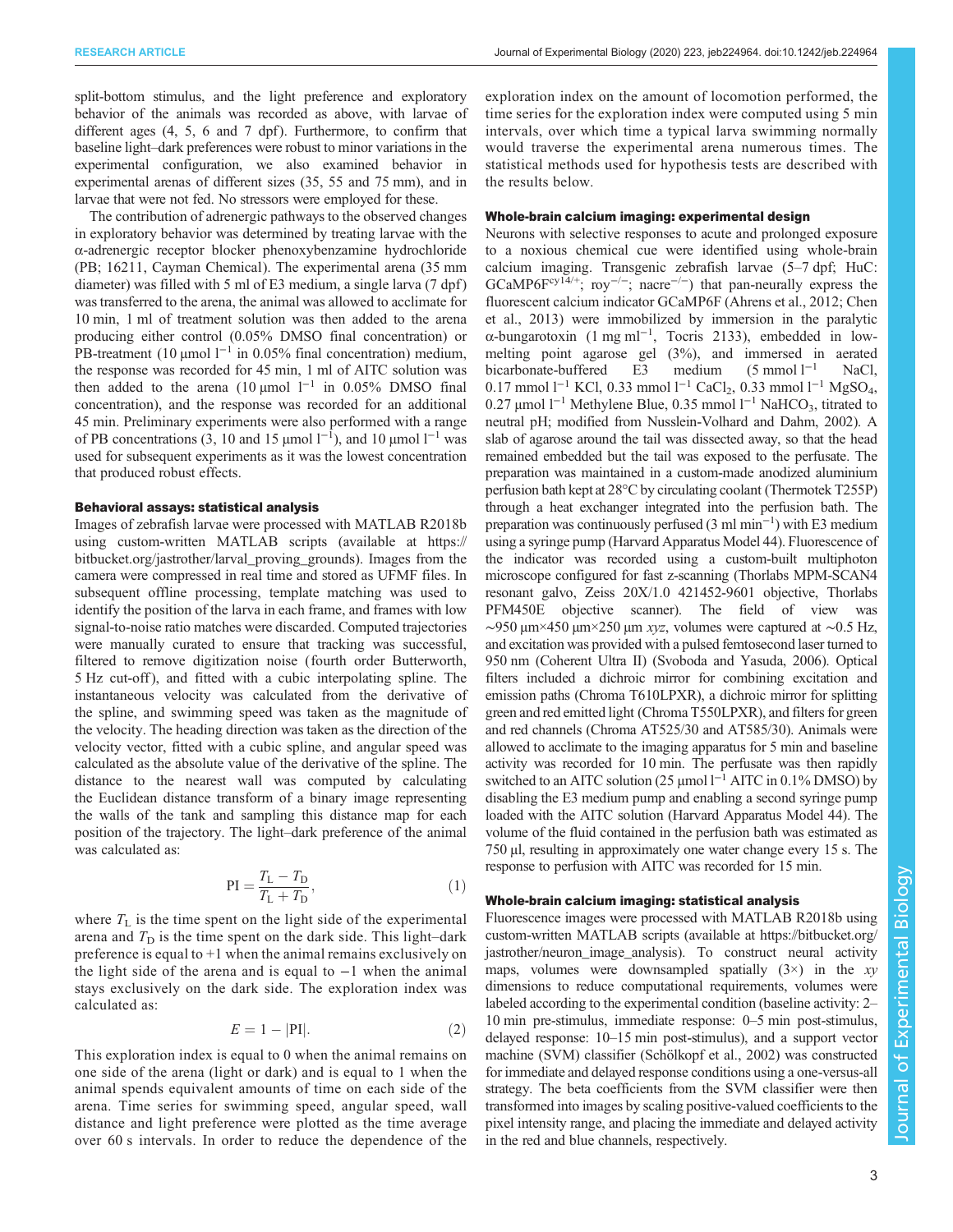<span id="page-3-0"></span>The responses of the area postrema neurons were measured by manually selecting regions of interest for every clearly identifiable cell body within the area postrema using time-averaged GCaMP6F images. For each cell,  $\Delta F/F$  was calculated as the difference between the instantaneous and baseline fluorescence, taking the baseline fluorescence as the fifth percentile over the entire time series. Unresponsive neurons  $(\Delta F/F \le 20\%, \le 5\%$  of total) were removed from the dataset. The remaining neurons showed similar temporal patterns of activity, rising rapidly with the AITC injection and then decaying gradually. The half-life for the decay was computed by filtering the  $\Delta F/F$  (0.5 min<sup>-1</sup> cut-off frequency, fourth order Butterworth filter), finding the maximum  $\Delta F/F$ , and performing a least-squares fit of the response to an exponential decay function. A histogram was then constructed from all the measured half-life values. Responses were then categorized by their half-life, and the median responses of cells within representative categories (<3 min, 5–6 min, >9 min) were plotted.

## RESULTS

## Open field behavioral responses

Many stressors have direct physiological effects that may complicate the interpretation of observed changes in behavior. In order to determine the effect of a stressor that is sensed but has few acute physiological effects, we first examined the behavioral response to the noxious chemical allyl isothiocyanate (AITC). We found that AITC induced a brief increase in locomotor activity and wall-following, reflected by an increase in the median swimming speed to 163% of the pre-stimulus baseline value  $(P<0.001$ ; two-tailed *t*-test,  $N=23$ ) and a decrease in the median wall distance to 40% of the baseline value ( $P<0.001$ , two-tailed t-test,  $N=23$ , Fig. 1C–E). This transient increase in locomotor activity is consistent with AITC-induced hyperactivity observed in younger zebrafish larvae confined to 96-well plates [\(Ko et al., 2019; Prober et al., 2008\)](#page-10-0), and hyperactivity in freely swimming zebrafish larvae in which TrpA1 is transiently stimulated optogenetically [\(Wee et al., 2019](#page-11-0)). This behavior was short-lived and quickly transitioned into more sedentary behavior. By 10 min, the median swimming speed had decreased to 16% of the baseline value ( $P<0.001$ , two-tailed t-test,  $N=23$ ) and the median angular speed had increased to 249% of the baseline value  $(P<0.001$ , two-tailed *t*-test,  $N=23$ ), indicating that the animals had adopted a more spatially constrained swimming pattern. Afterwards, the swimming speed gradually returned to normal levels, and by 25 min post-exposure the median swimming speed was 81% greater than the speed at 10 min post-exposure  $(P<0.001$ , two-tailed *t*-test,  $N=23$ ).

To determine if other stressors elicited a similar behavioral response, we next examined the effect of electric shock on swimming behavior. In order to reduce the potential for physiological damage from the electric shocks, preliminary experiments were performed to select the smallest current that still produced a robust behavioral response and electric shocks were delivered intermittently (5 s burst of 1 ms pulses at 40 Hz, delivered once per 60 s). Each burst elicited a brief increase in the median swimming speed  $(1 \text{ s}, 225\%$  increase for first burst) that subsided when the electric shock ceased (Fig. 1F, inset). After 20 min of exposure to an electric shock stressor, the median swimming speed had decreased to  $67\%$  of the baseline value ( $P=0.024$ , two-tailed t-test,  $N=28$ ) and the median angular speed had increased to 134% of the baseline value ( $P=0.026$ , two-tailed t-test,  $N=28$ , Fig. 1F–H). These responses are consistent with the results of recent studies using different electric shock protocols [\(Andalman et al., 2019](#page-9-0); [Duboué](#page-9-0) [et al., 2017](#page-9-0); [Steenbergen, 2018](#page-11-0)). Furthermore, our results indicate that noxious chemical and electric shock stressors induce comparable behavioral responses, which suggests that these responses may be mediated by similar pathways.



Fig. 1. Zebrafish larvae exhibit characteristic behavioral responses to stressors. (A) Schematic of experimental apparatus used to record the behavioral response of zebrafish larvae to stressors. (B) Typical trajectory of a zebrafish larva recorded under control conditions. (C–E) Behavioral response of zebrafish larvae to injection of TrpA1 agonist AITC into the water of the experimental arena (10 µmol l<sup>-1</sup> in 0.05% DMSO final concentration). Measured parameters include swimming speed, angular speed and distance to the nearest wall. Time series (left) show values averaged over 60 s periods and bar plots show time average over pre-stimulus (gray), immediate response (pink) and delayed response (blue) intervals (median across individuals; error bars are s.e.m.; N=23). Significant differences in pre-stimulus versus immediate response values and immediate response versus delayed response values are indicated with asterisks (\*P<0.05, \*\*P<0.01, \*\*\*P<0.001, two-tailed t-test). (F–H) Behavioral response of zebrafish larvae to electric shocks (5 s burst of 1 ms pulses at 40 Hz, delivered once per 60 s) plotted similarly to panels C–E. Bar plots (right) show time average over pre-stimulus (gray) and post-stimulus (blue) windows. Significant differences between prestimulus and post-stimulus behavior are indicated with asterisks (\*P<0.05, \*\*P<0.01, \*\*\*P<0.001, two-tailed t-test, N=28). Inset trace in panel F shows transient response to electric shocks, plotted as maximum swimming speed over 3 s intervals for the first three bursts.

#### Light–dark behavioral responses

To explore the effect of stressors on the light–dark preference of the animals, individual zebrafish larvae were placed in a circular arena in which half of the bottom was light (white) and half was dark (black). We found that under these conditions, zebrafish larvae do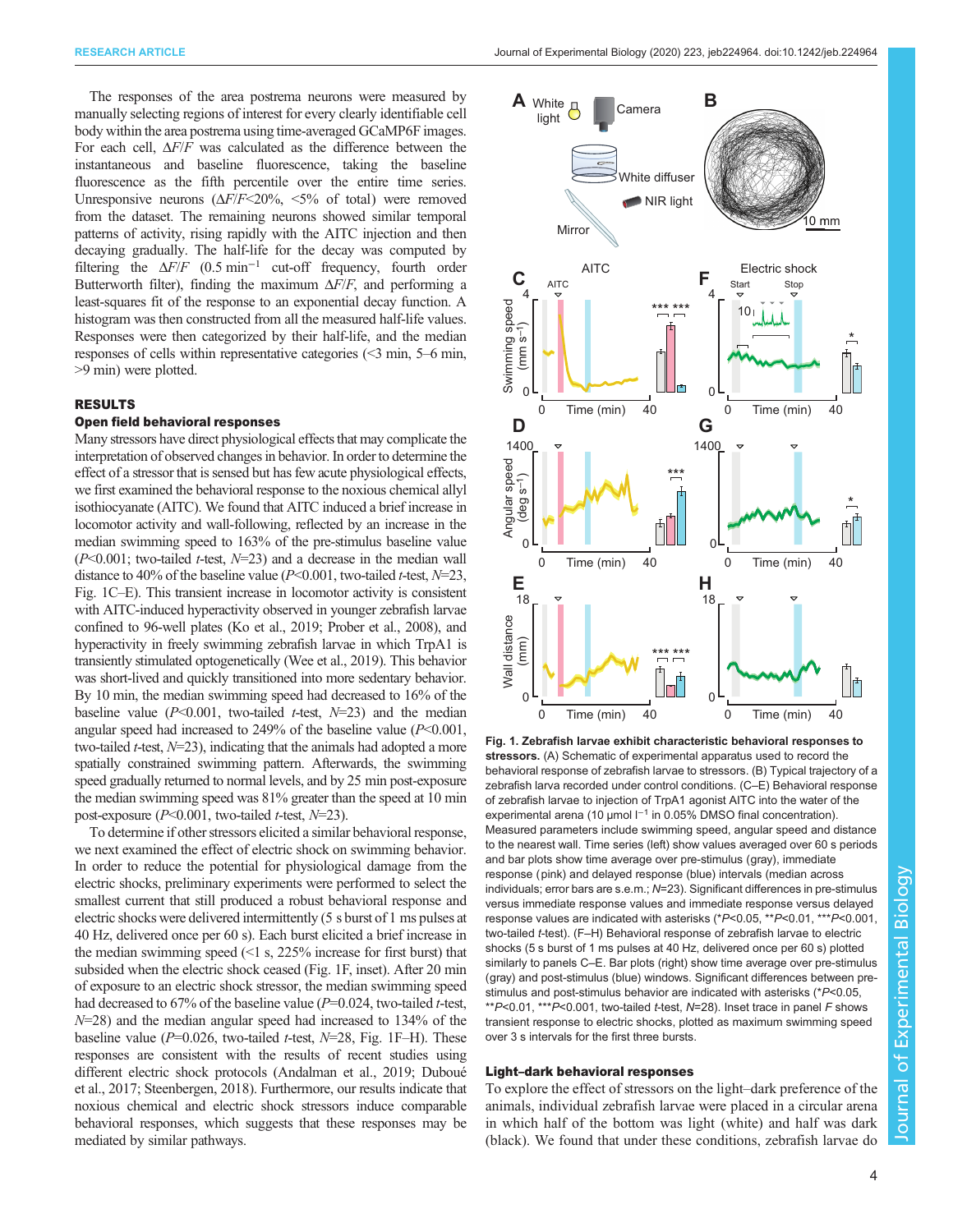<span id="page-4-0"></span>not display a statistically significant preference for the dark side of the tank  $(P>0.05$ , two-tailed *t*-test,  $N=30$ , Fig. 2A). Furthermore, neither the AITC nor electric shock stressor produced a statistically significant shift in preference ( $P > 0.05$ , two-tailed t-test,  $N=30$  for AITC, N=28 for electric shock; Fig. 2A,B). These results contrast with prior studies that found that zebrafish larvae prefer light environments [\(Steenbergen et al., 2011\)](#page-11-0) and this preference is enhanced by certain stressors [\(Bai et al., 2016\)](#page-9-0). However, previous studies have also employed varying combinations of bottom, side and top shading. To determine if these factors contribute to the observed differences, we next examined light– dark preference in an environment in which the dark side was produced with an overhang at the top of the tank. Under these conditions, we observed a moderate light preference of  $0.51\pm$ 0.08 (mean $\pm$ s.e.m.) under unstressed conditions ( $P$ <0.001, twotailed *t*-test for null hypothesis of zero mean,  $N=33$ ; Fig. 2C). However, the AITC stressor decreased mean light preference (79% decrease,  $P<0.001$ , two-tailed t-test,  $N=33$ ) and electric shock did not have a significant effect on the mean preference  $(P>0.05$ , two-tailed *t*-test, *N*=28; Fig. 2C,D). Although AITC and electric shock had mixed effects when averaged across many individuals, we observed that individual animals developed strong preferences for either the light or dark side following the stressor presentation. To capture this effect, we computed an exploration index for each animal that is 1 when the animal spends equal amounts of time on both sides of the arena and 0 when the animal remains entirely on one side. The exploration index was computed for 5 min intervals, during which time even slow-moving animals typically traverse the entire arena. We found that both AITC and electric shock stressors induced significant decreases in the exploration index for both bottomshaded and top-shaded environments. The exploration index was

high prior to the stimulus, remained high for the first several minutes following the stressor presentation, but had significantly decreased by 10 min post-exposure [AITC–bottom: 66% decrease  $(P<0.001, N=30)$ ; shock-bottom: 38% decrease  $(P<0.01, N=28)$ ; AITC-top: 77% decrease  $(P<0.001, N=33)$ ; shock–top: 33% decrease  $(P<0.001, N=28)$ ; two-tailed t-test; Fig. 2E–H]. These results suggest that zebrafish larvae do not show a stress-induced shift in light preference. Instead larvae appear to exhibit a stress-induced decrease in the exploration of different visual environments with individual larvae developing a preference for either the light or dark side of the arena.

For the above experiments, animals were allowed to move freely throughout the experimental arena and typically experienced both the light and dark environments during the stressor presentation. We next examined whether the light preference displayed by individual larvae resulted from associative learning during this period or innate inter-individual differences. Zebrafish larvae were allowed to acclimate in an experimental arena with a half-light and half-dark bottom. The visual stimulus under the larvae was then changed to all-light or all-dark and AITC was introduced into the arena. Afterwards, the visual stimulus was returned to the half-light and halfdark bottom display, and the larvae were allowed to explore the arena. We found that zebrafish larvae that experienced an all-light bottom during the stressor presentation tended to show a dark preference in the test period  $(PI=-0.36\pm0.21, \text{mean} \pm \text{s.e.m.})$ , larvae that experienced an all-dark bottom during the stressor tended to display a subsequent light preference  $(PI=0.25\pm0.24)$ , and this difference in light preference was statistically significant  $(P=0.032$ , one-tailed *t*-test,  $N=14$  light,  $N=12$  dark; [Fig. 3A](#page-5-0), B). These results support the conclusion that AITC-induced stress produces a decrease in exploratory behavior that is realized through a learned light–dark preference. The emergence of a



Fig. 2. Prolonged exposure to stressor decreases exploratory behavior. (A) Light preference of zebrafish larvae (7 dpf) swimming in a circular arena with half-light and half-dark bottom exposed to a TrpA1 agonist AITC (10 µmol  $l^{-1}$  in 0.05% DMSO final concentration). Time series (left) displays preference averaged over 60 s periods, and bar plots (right) show time average over pre-stimulus (gray), immediate response (pink) and delayed response (blue) intervals (median across individuals; error bars are s.e.m.; N=30). Significant differences in pre-stimulus versus immediate response values and immediate response versus delayed response values are indicated with asterisks (\*P<0.05, \*\*P<0.01, \*\*\*P<0.001, two-tailed t-test). Light preference was not significantly different from 0 during the pre-stimulus period (P>0.05, two-tailed t-test). (B) Similar to panel A except that the larvae were exposed to an electric shock stressor (5 s burst of 1 ms pulses at 40 Hz, delivered once per 60 s). Bar plots (right) show time average over pre-stimulus (gray) and post-stimulus (blue) windows (N=28). (C,D) Similar to panels A,B except that the experimental arena was half-light and half-dark as a result of a top overhang (C and G, N=33; D and H, N=28). Light preference was significantly greater than 0 during the pre-stimulus period (P<0.001, two-tailed t-test). (E-H) Exploration index of zebrafish larvae exposed to AITC stressor. Data are plotted as in panels A–D, except that the time series and bar plots use averages over 5 min intervals.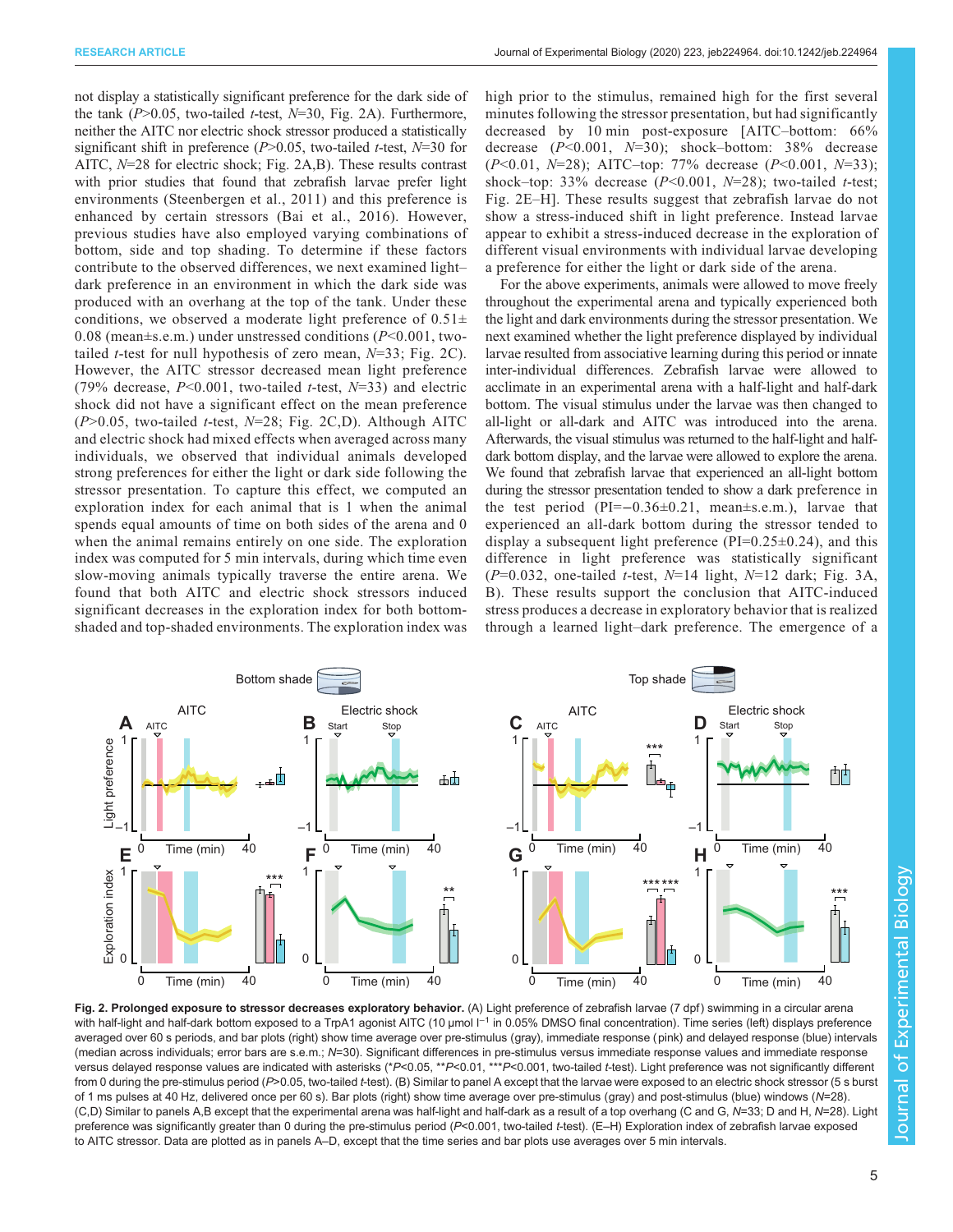<span id="page-5-0"></span>

Fig. 3. Larval zebrafish learn light–dark preference. (A,B) Zebrafish larvae were presented with an all-light (yellow line) or all-dark (black line) bottom during exposure to an AITC stressor (10 µmol l−<sup>1</sup> in 0.05% DMSO final concentration), and then light preference and exploration index were measured in an experimental arena with a half-light and half-dark bottom. Time series displays preference averaged over 60 s periods (median across individuals; error bars are s.e.m.; all-light, N=14; all-dark, N=12). Significant differences in the average response over an interval of 15 min post-stimulus (dashed box) are indicated with asterisks (\*P<0.05, \*\*P<0.01, \*\*\*P<0.001, one-tailed t-test). (C,D) Similar to panels A and B except that zebrafish larvae were exposed to the AITC stressor in an arena with an all-light (yellow line) or all-dark (black line) bottom and then light preference and exploration index were measured in an experimental arena that was half-light and half-dark as a result of a top overhang (all-light, N=13; all-dark, N=12).

light–dark preference even when the stressor is presented in a half-light and half-dark arena may reflect an element of superstitious learning ([Skinner, 1948\)](#page-11-0). We next examined the degree to which these learned responses are generalized. Animals were placed into an experimental arena with an all-light or all-dark bottom, AITC was introduced into the arena, and then the preference of the animals was recorded in an experimental arena that was shaded from the top. We did not observe a significant learning effect under these conditions ( $P > 0.05$ , two-tailed t-test,  $N=13$  light,  $N=12$  dark), which suggests that learned responses to one light-dark environment are not necessarily generalized to other light–dark environments (Fig. 3C,D).

To confirm that the behavioral metrics we utilized were robust measures, we also examined the light–dark preference of zebrafish larvae in experimental arenas of different sizes and the preference of larvae of different ages. We found that the light preference and exploration index were substantially consistent between different experimental arenas and larval ages, although the swimming and angular speeds were variable and the youngest larvae  $(4 \text{ dpf})$ differed from the other ages [\(Fig. 4](#page-6-0)). In addition, as larval zebrafish are visual predators [\(Bianco et al., 2011\)](#page-9-0), we also explored whether hunger alters the light preference of the animals. We found no significant differences in the light preference of fed and unfed zebrafish larvae (P>0.05, two-tailed t-test, N=26 fed, N=41 unfed; [Fig. 5\)](#page-7-0), which suggests that this behavior is not associated with prey tracking.

#### Whole-brain calcium imaging

In order to examine the neural pathways associated with stressinduced changes in exploratory behavior, we next used two-photon whole-brain calcium imaging to identify neuron populations with selective responses to a noxious chemical stressor ([Fig. 6A](#page-7-0)). The fluorescent calcium indicator GCaMP6F ([Chen et al., 2013\)](#page-9-0) was expressed pan-neurally, a two-photon microscope [\(Svoboda and](#page-11-0) [Yasuda, 2006\)](#page-11-0) was used to record activity throughout the CNS, the response to addition of AITC to the perfusion bath was recorded (25 µmol  $1^{-1}$  in 0.1% DMSO), and neural activity maps were constructed using a SVM classifier [\(Schölkopf et al., 2002\)](#page-11-0) [\(Fig. 6](#page-7-0)B). As these maps are based on classifier models, they highlight neuronal populations with selective responses to one experimental condition and tend to ignore neuronal populations with non-selective responses. A neural activity map was constructed for each individual, and inspection of these maps revealed several common features. For every individual, the neural activity map indicated the presence of separate cell bodies in the area postrema that were selectively active during either the immediate or delayed response period. As we observed the most robust responses from the area postrema, we next computed the normalized fluorescence intensity  $(\Delta F/F)$  for each responsive cell body located within the area postrema. We found that AITC perfusion produced a significant increase in the activity  $(\Delta F/F)$  of area postrema neurons (3 min pre-stimulus compared with 3 min post-stimulus,  $P<0.001$ , two-tailed *t*-test,  $N=65$  cells; [Fig. 6C](#page-7-0)–F). Interestingly, the half-life of the response varied substantially, ranging from less than 3 min to greater than 10 min. These results suggest that neurons in the area postrema integrate noxious chemical cues, and that there are multiple functional classes that may be distinguished by their rate of adaptation.

#### Adrenergic contribution to behavior

The area postrema contains a large number of noradrenergic neurons [\(Ma, 1997; McLean and Fetcho, 2004](#page-10-0)), adrenaline and noradrenaline have critical roles in the primary stress response [\(Schreck et al., 2016; Wendelaar Bonga, 1997\)](#page-11-0), and  $\alpha$ -adrenergic receptors are highly expressed throughout the CNS of larval zebrafish [\(Ruuskanen et al., 2005\)](#page-10-0). Consequently, we next examined the contribution of adrenergic pathways to stressinduced changes in behavior. Zebrafish larvae were allowed to freely move in an experimental arena with a half-light and half-dark bottom. An irreversible blocker of  $\alpha$ -adrenergic receptors, phenoxybenzamine (PB) ([Frang et al., 2001](#page-9-0)), was then introduced into the bath and the behavioral response was recorded for 45 min. After this period, AITC was introduced into the bath and the response was recorded for an additional 45 min. Similar to previous experiments, in untreated animals the AITC stimulus induced an immediate increase in locomotor activity, followed by a period of decreased locomotion and exploratory behavior, followed by a gradual return to baseline levels consistent with adaptation ([Fig. 7\)](#page-8-0). PB-treated animals exhibited similar behaviors, except the median swimming speed prior to the stressor decreased by  $85\%$  ( $Q<0.05$ , two-tailed *t*-test with Benjamini–Hochberg false discovery rate correction across all measures and time intervals, N=30 control,  $N=21$  PB), and the median speed immediately following the AITC stressor decreased by  $41\%$  ( $O<0.05$ ). The long-term recovery to baseline levels was also delayed and by 25 min the median swimming speed of PB-treated animals was 65% lower than that of untreated larvae  $(Q<0.05)$ . Notably, both untreated and PB-treated animals showed decreases in swimming speed and exploration index during the intermediate period (10–12 min post-AITC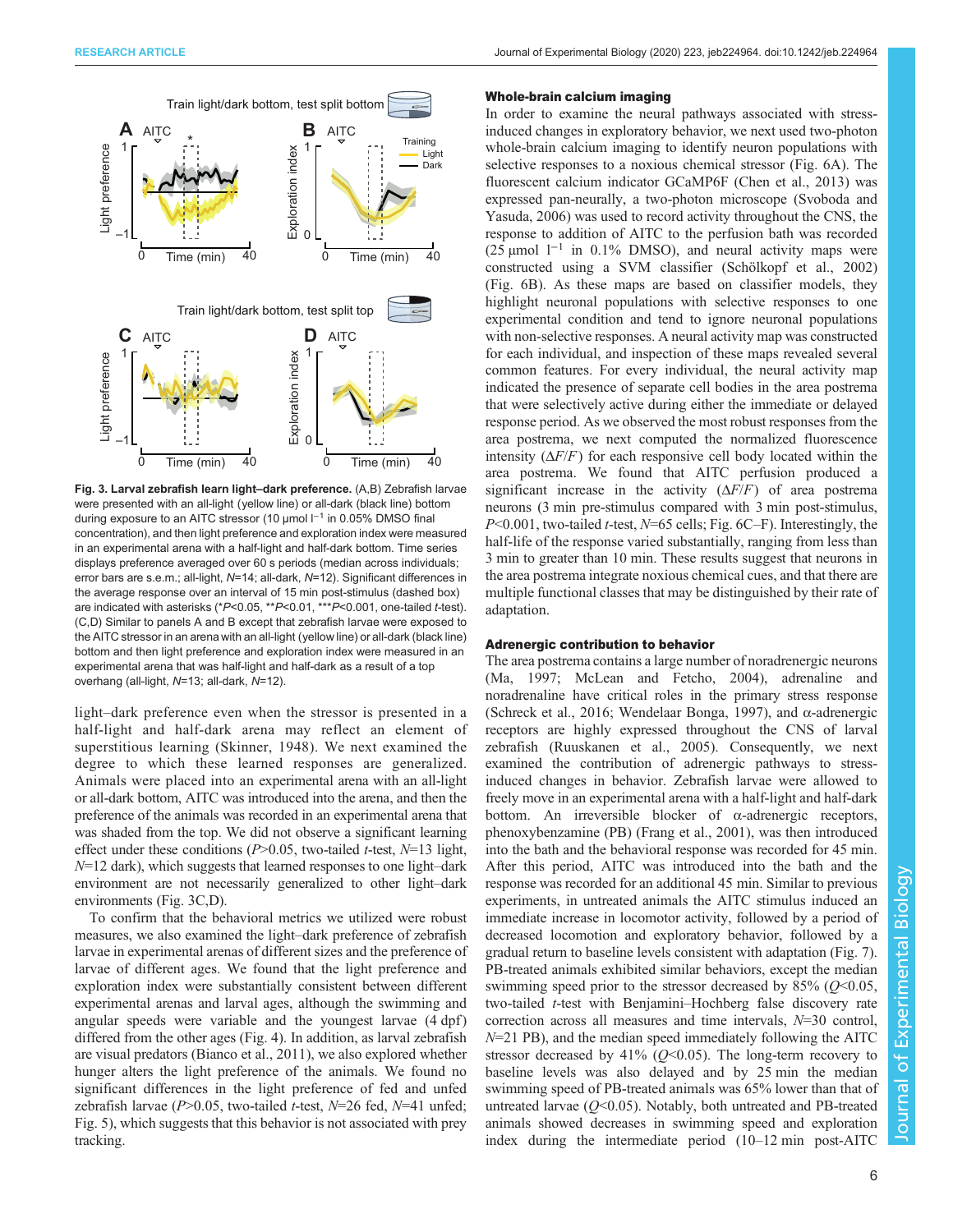<span id="page-6-0"></span>

Fig. 4. Behavioral metrics are robust to differences in experimental arena and larval age. (A–D) Behavior of zebrafish larvae (7 dpf) swimming in circular experimental arenas of varying diameters (35, 55 and 75 mm) with an all-light bottom. Bar plots show the time average over a 25 min interval (median across individuals; error bars are s.e.m.; 35 mm, N=26; 55 mm, N=16; 75 mm, N=15). Measured parameters include swimming speed, angular speed, light preference and exploration index. The values observed in the 35 mm arena were independently compared with the values from the 55 and 75 mm arenas, and significant differences are indicated with asterisks (\*P<0.05, \*\*P<0.01, \*\*\*P<0.001, two-tailed t-test). (E-H) Similar to panels A–D except that the experimental arena had a half-light and half-dark bottom (35 mm, N=26; 55 mm, N=15; 75 mm, N=19). (I–L) Similar to panels A–D except that the experimental arena was halflight and half-dark as a result of a top overhang (35 mm, N=25; 55 mm, N=15; 75 mm, N=16). (M-P) Behavior of zebrafish larvae of varying ages (4-7 dpf) swimming in an experimental arena with an all-light bottom (4 dpf, N=23; 5 dpf, N=24; 6 dpf, N=28; 7 dpf, N=26). Data are presented as in panels A–D. (Q–T) Similar to panels M–P except that the experimental arena had a half-light and half-dark bottom (4 dpf, N=24; 5 dpf, N=26; 6 dpf, N=23; 7 dpf, N=26). (U–X) Similar to panels M-P except that the experimental arena was half-light and half-dark as a result of a top overhang (4 dpf, N=23; 5 dpf, N=25; 6 dpf, N=26; 7 dpf, N=25).

addition), and there were no significant differences in their responses  $(Q>0.05$ , two-tailed *t*-test). These results suggest that adrenergic pathways contribute to hyperactivity that occurs

immediately following a stressor presentation, but are not necessary for the decrease in exploratory behavior that occurs after sustained stressor presentation.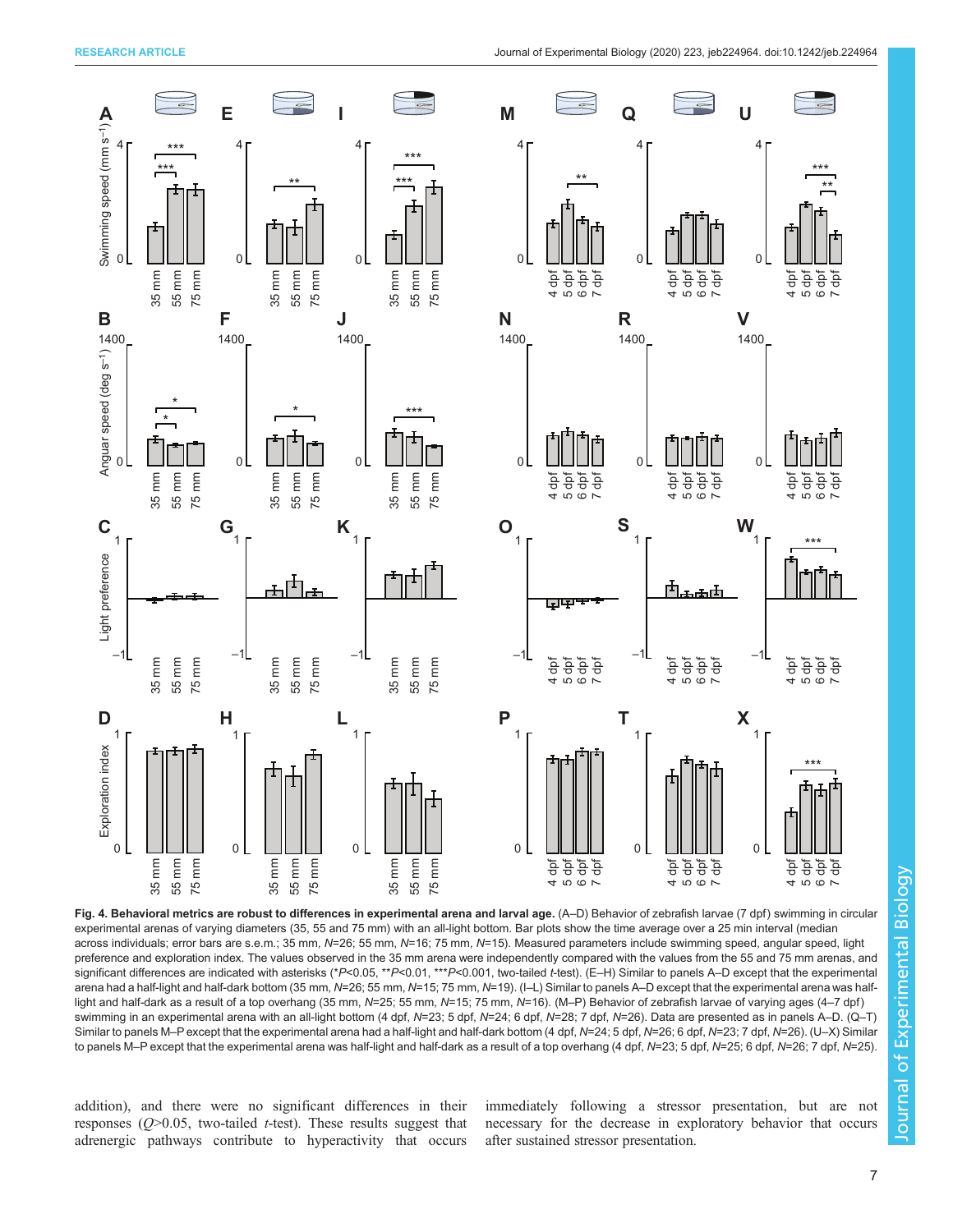<span id="page-7-0"></span>

Fig. 5. Behavior of animals in light–dark environments was similar with and without feeding. Behavior of zebrafish larvae (7 dpf) that were fed normally (fed twice per day on days 5–7) and that were unfed (subsisted on yolk sac), swimming in an experimental arena that had a half-light and half-dark bottom (control, N=26; unfed, N=41). Bar plots show the time average over a 25 min interval and significant differences are indicated with asterisks, and error bars are s.e.m. (\* $P$ <0.05, \*\* $P$ <0.01, \*\*\* $P$ <0.001, two-tailed t-test).

#### **DISCUSSION**

We found that noxious chemical and electric shock stressors elicited robust and similar behavioral responses. Acute exposure to either stressor induced elevated locomotor activity, while prolonged exposure suppressed swimming activity ([Fig. 1](#page-3-0)). Although enhancement of light–dark preference has been broadly associated with anxiety-like states in both adult mammals [\(Bourin and](#page-9-0) [Hascoët, 2003; Crawley and Goodwin, 1980](#page-9-0); [Imaizumi et al.,](#page-10-0) [1994](#page-10-0)) and adult zebrafish ([Chakravarty et al., 2013](#page-9-0)), we found that neither noxious chemical nor electric shock stressors enhanced the light preference of larval zebrafish. Instead, we found that both stressors produced a substantial and consistent decrease in the

exploration of available visual environments [\(Fig. 2](#page-4-0)). The exploration index used in this study decreases if the animal remains on one side of the arena, increases if the animal spends equal amounts of time in all parts of the area, and is not explicitly sensitive to the swimming speed of the animal. However, it is difficult to determine if a slow-moving animal would have explored a different visual environment more often if it had encountered it more frequently. To determine if the larvae were distinguishing between the visual environments, we examined the behavior of larvae that were first presented with a noxious stressor in an all-light or all-dark environment were then allowed to explore a split light– dark arena. We found that larvae displayed a learned preference for the non-stressor environment, supporting the conclusion that the larvae distinguish between the visual environments during exploratory behaviors. As stress-induced decreases in exploratory behavior would be expected to enhance even moderate pre-existing preferences, these effects may explain why other stressors have been observed to shift the light preference of larval zebrafish [\(Bai et al.,](#page-9-0) [2016\)](#page-9-0). In addition, we observed substantial changes in the behavior of these animals with time, which suggests that future pharmacological studies may benefit from measuring treatment effects as explicit functions of time. Such complications may also help to explain why some prior studies of nociception in zebrafish have found conflicting or complex dose-dependent effects ([Diggles](#page-9-0) [et al., 2017](#page-9-0); [Ko et al., 2019](#page-10-0); [Lopez-Luna et al., 2017](#page-10-0); [Steenbergen](#page-11-0) [and Bardine, 2014; Taylor et al., 2017](#page-11-0)). Furthermore, our results generalize recent findings that electric shock initially increases and then decreases locomotor activity of zebrafish larvae ([Andalman](#page-9-0) [et al., 2019; Duboué et al., 2017](#page-9-0); [Steenbergen, 2018\)](#page-11-0). It is possible that this transition from hyperactivity to hypoactivity results from muscular fatigue rather than a change in motivational state. However, prior studies have found that zebrafish larvae are able to maintain similarly elevated swim speeds for >24 h ([Bagatto et al.,](#page-9-0) [2001\)](#page-9-0), so it appears likely that this shift in behavior is driven by a



Fig. 6. A noxious chemical cue drives elevated activity in fast and slow adapting neurons of the area postrema. (A) Schematic of the whole-brain calcium imaging experiment used to record neural response to TrpA1 agonist AITC stressor (25 µmol I<sup>-1</sup> AITC in 0.1% DMSO). (B) Typical neural activity map for the response to the TrpA1 agonist AITC stressor. Red pixels indicate cells that are selectively active immediately after introduction of AITC (0–5 min post-injection), and blue pixels show cells that are selectively active after a delay (10–15 min post-injection). The area postrema (yellow arrow) contains a mixture of red and blue labeled cells. (C) The calcium response of individual area postrema neurons to the introduction of AITC was recorded and the duration of the response (half-life) was computed. The histogram shows the distribution of the measured half-life values. (D–F) Response of area postrema neurons to the introduction of AITC, sorted by their computed half-life (yellow background shows AITC introduction; medians±s.e.m.; <3 min, N=20 cells; 5–6 min, N=25 cells; >9 min, N=20 cells)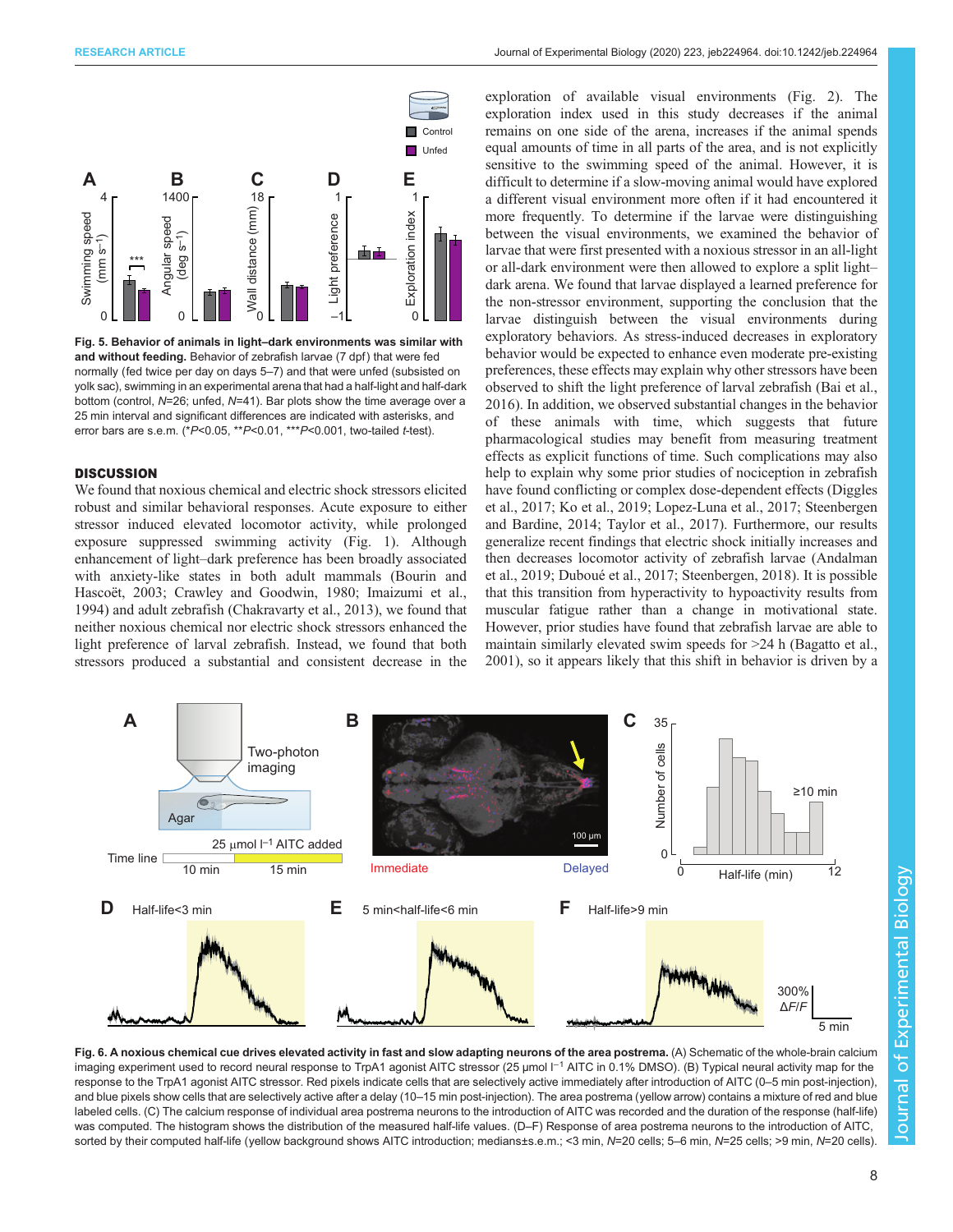<span id="page-8-0"></span>

Fig. 7.  $\alpha$ -Adrenergic receptors contribute to transient behavioral responses to stressors. Behavior of zebrafish larvae (7 dpf) treated with control solution (0.05% DMSO final concentration) or  $\alpha$ -adrenergic antagonist phenoxybenzamine (PB, 10 µmol l−<sup>1</sup> in 0.05% DMSO final concentration). Larvae were incubated in treatment solution for 45 min, then presented with AITC stressor (10 µmol l<sup>-1</sup> in 0.05% DMSO final concentration), and the response was recorded for 45 min. Measured parameters included swimming speed, angular speed, distance to the nearest wall, light preference and exploration index (plotted as medians±s.e.m.; control, N=30; PB, N=21). Behavior of untreated and PB-treated animals was compared during intervals pre-stimulus, immediately after the AITC injection, 15 min following the AITC injection, and 30 min after injection; asterisks indicate significant differences (\*Q<0.05 using two-tailed t-test with Benjamini–Hochberg false discovery rate correction).

change in neural state and is not a product of physiological limitations. This transition from hypoactivity to hyperactivity has also been compared to the switch between active and passive coping strategies exhibited by rodents [\(Andalman et al., 2019](#page-9-0); [Koolhaas](#page-10-0) [and de Boer, 2008](#page-10-0); [Koolhaas et al., 1999](#page-10-0)), and is consistent with the conclusion that changes in behavior induced by noxious chemical and electric shock stressors are mediated by similar pathways.

Using whole-brain calcium imaging, we found that the noxious chemical AITC induced a rapid increase in the activity of area postrema (AP) neurons. With prolonged exposure, AP neurons exhibited an adaptation-like decline to baseline activity. Interestingly, the rate of adaptation varied widely between AP neurons, with fast-adapting neurons exhibiting a half-life of <3 min and slow-adapting neurons displaying a half-life of >10 min. The half-life of the fast-adapting neurons is similar to the time period over which zebrafish larvae exposed to the same stimulus transition from hyperactive to sedentary behavioral states. It may be interesting for future studies to determine if this represents a causal mechanism or coincidence through loss-of-function experiments. It is also possible that the immobilization used in our imaging experiments itself acts as a mild stressor, although larvae in similar preparations appear to acclimate quickly and perform complex behaviors including prey tracking and navigation [\(Ahrens et al., 2012](#page-9-0); [Dunn et al., 2016;](#page-9-0) [Muto et al., 2017](#page-10-0)). Our results are also in agreement with recent studies in zebrafish larvae that found that AITC induces increased time-averaged pERK activity in freely swimming animals throughout the brain and especially in the area postrema [\(Wee et al., 2019](#page-11-0)).

Although the functional role of the area postrema is not well understood in teleost fishes, the area postrema contains noradrenergic and dopaminergic neurons ([Ma, 1997; McLean and](#page-10-0) [Fetcho, 2004\)](#page-10-0), has broad projections throughout the central nervous system [\(Tay et al., 2011\)](#page-11-0), has been implicated in feeding behaviors [\(Randlett et al., 2015\)](#page-10-0), and plays an important role in sensing noxious chemicals in mammalian vertebrates [\(Miller and Leslie,](#page-10-0) [1994; Price et al., 2008;](#page-10-0) [Tsukamoto and Adachi, 1994\)](#page-11-0). Notably, prior whole-brain studies that examined neural activity during changes in locomotor state did not identify correlates in the area postrema ([Ahrens et al., 2012](#page-9-0)), which suggests that the AITCinduced increases in area postrema activity observed in this study are more likely to be associated with sensing of noxious stimuli than a resulting motor response. We further found that α-adrenergic receptors contribute to hyperactivity induced by an acute stressor, but are not necessary for sedentary behaviors following prolonged stressor exposure. Together, these findings are consistent with a model in which functionally diverse neurons within the area postrema integrate noxious chemical cues, directly or indirectly modulate the activity of downstream targets throughout the CNS, and drive the observed stress-induced changes in behavior. The identity of the downstream targets and their role in mediating stressinduced changes in behavior is not yet clear. However, prior studies in zebrafish have found that activity in the habenula is associated with transitions from active to passive coping states ([Andalman](#page-9-0) [et al., 2019; Duboué et al., 2017;](#page-9-0) [Lee et al., 2010](#page-10-0)). The area postrema does not appear to have substantial direct projections into the region of the dorsal thalamus containing the habenula [\(Tay et al.,](#page-11-0) [2011\)](#page-11-0). However, the area postrema does project to the lateral diencephalon, which densely innervates the habenula [\(Hendricks](#page-10-0) [and Jesuthasan, 2007](#page-10-0)), and it is possible that this pathway plays an important role in this behavior. There is also evidence that the serotonergic neurons of the raphe nuclei are associated with transitions from passive to active coping states in zebrafish, as inhibition of serotonergic neurons reduces swimming speed [\(Andalman et al., 2019](#page-9-0); [Cheng et al., 2016\)](#page-9-0) and abolishes alert states induced by flow stimuli ([Yokogawa et al., 2012](#page-11-0)). However, activation or inactivation of serotonergic neurons has a range of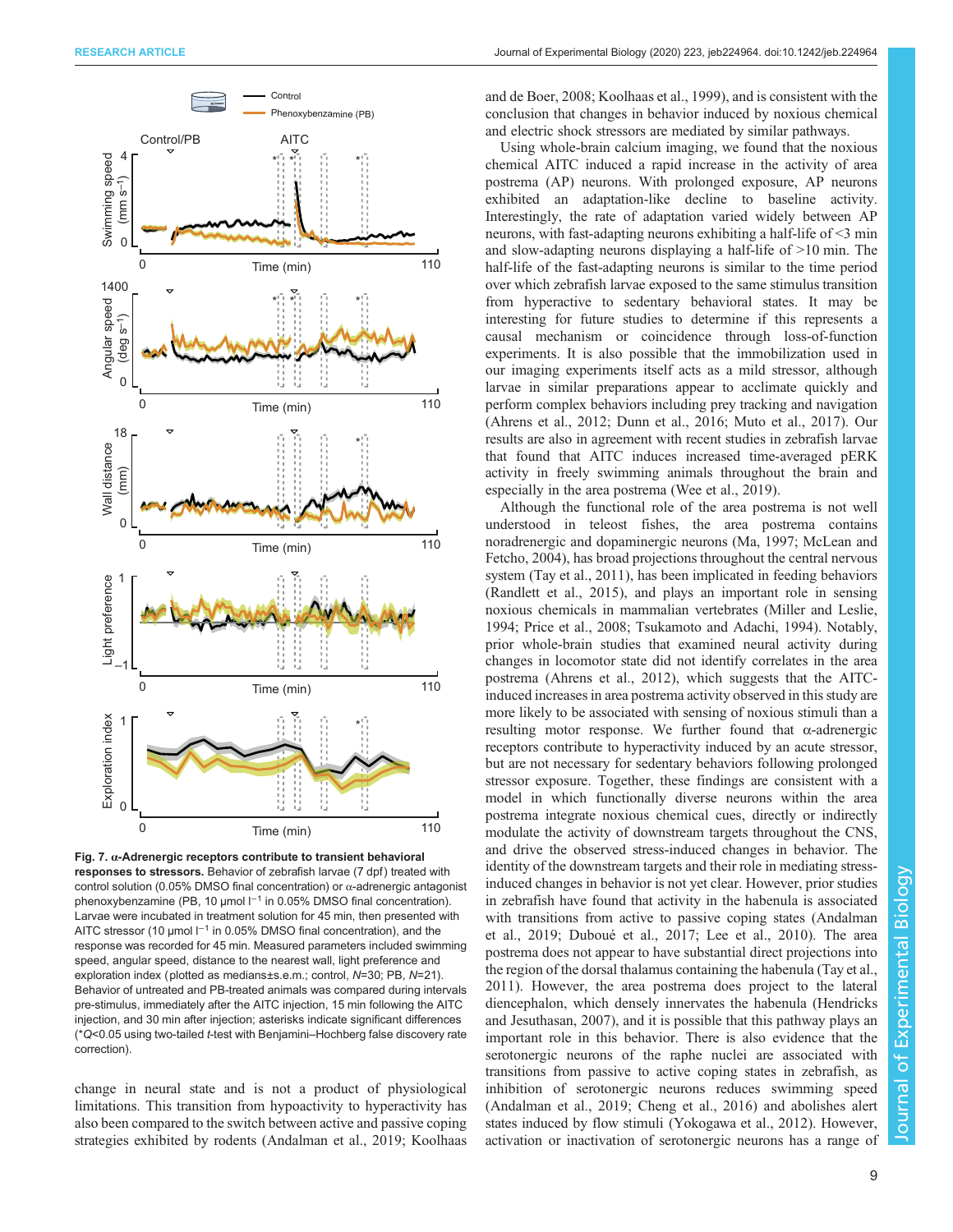<span id="page-9-0"></span>effects on light preference, anxiety-related behaviors and sleep/ wakefulness (Cheng et al., 2016; [Maximino et al., 2013](#page-10-0); [Oikonomou et al., 2019\)](#page-10-0). These findings may suggest that diverse serotonergic neuron sub-types have different functional roles. It is unclear if the neurons of the area postrema have relevant projections into the raphe nuclei [\(Ma, 1997](#page-10-0); [Tay et al., 2011\)](#page-11-0), although indirect connectivity cannot be ruled out. Lastly, the contribution of the HPI axis to these behavioral transitions is not yet clear, although prior studies have found that cortisol levels peak approximately 10– 20 min post-stressor exposure (De Marco et al., 2014). Future studies examining changes in neural activity as the animals interact with different visual environments are likely to produce substantive advances in our understanding of the diversity of neuron types in these pathways and the organization of the neural circuits mediating these behaviors.

Our results indicate that zebrafish larvae display complex behavioral responses to stressor stimuli that are comparable to those observed in adult vertebrates and that involve similar neuromodulatory pathways. These findings suggest that continued advances in our understanding of the neural circuits responsible for stress-induced changes in the behavior of zebrafish larvae may contribute to general insights into the processes by which neuromodulation alters complex behaviors.

#### Acknowledgements

We thank Ethan Mendelson and Summer Estes for their assistance with animal husbandry and data collection, and Misha Ahrens for providing elavl3:GcaMP6F zebrafish.

#### Competing interests

The authors declare no competing or financial interests.

#### Author contributions

Conceptualization: W.A.H., J.A.S.; Methodology: W.A.H., J.A.S.; Software: J.A.S.; Validation: W.A.H., J.A.S.; Formal analysis: W.A.H., B.M., J.A.S.; Investigation: W.A.H., B.M., J.A.S.; Resources: J.A.S.; Data curation: W.A.H., B.M., J.A.S.; Writing - original draft: W.A.H., J.A.S.; Writing - review & editing: W.A.H., J.A.S.; Visualization: W.A.H., J.A.S.; Supervision: J.A.S.; Project administration: J.A.S.; Funding acquisition: J.A.S.

#### Funding

This work was supported by the National Science Foundation (IOS 1932707 to J.A.S.).

#### References

- [Ahrens, M. B., Li, J. M., Orger, M. B., Robson, D. N., Schier, A. F., Engert, F. and](https://doi.org/10.1038/nature11057) Portugues, R. [\(2012\). Brain-wide neuronal dynamics during motor adaptation in](https://doi.org/10.1038/nature11057) zebrafish. Nature 485[, 471-477. doi:10.1038/nature11057](https://doi.org/10.1038/nature11057)
- [Andalman, A. S., Burns, V. M., Lovett-Barron, M., Broxton, M., Poole, B., Yang,](https://doi.org/10.1016/j.cell.2019.02.037) [S. J., Grosenick, L., Lerner, T. N., Chen, R., Benster, T. et al.](https://doi.org/10.1016/j.cell.2019.02.037) (2019). Neuronal [dynamics regulating brain and behavioral state transitions.](https://doi.org/10.1016/j.cell.2019.02.037) Cell 177, 970-985.e20. [doi:10.1016/j.cell.2019.02.037](https://doi.org/10.1016/j.cell.2019.02.037)
- Andresen, M. C. Kunze, D. L. [\(1994\). Nucleus tractus solitarius](https://doi.org/10.1146/annurev.ph.56.030194.000521) gateway to neural circulatory control. Annu. Rev. Physiol. 56[, 93-116. doi:10.1146/annurev.ph.56.](https://doi.org/10.1146/annurev.ph.56.030194.000521) [030194.000521](https://doi.org/10.1146/annurev.ph.56.030194.000521)
- [Arnsten, A. F. T., Raskind, M. A., Taylor, F. B. and Connor, D. F.](https://doi.org/10.1016/j.ynstr.2014.10.002) (2015). The [effects of stress exposure on prefrontal cortex: translating basic research into](https://doi.org/10.1016/j.ynstr.2014.10.002) [successful treatments for post-traumatic stress disorder.](https://doi.org/10.1016/j.ynstr.2014.10.002) Neurobiol. Stress 1, [89-99. doi:10.1016/j.ynstr.2014.10.002](https://doi.org/10.1016/j.ynstr.2014.10.002)
- Bagatto, B., Pelster, B. and Burggren, W. W. (2001). Growth and metabolism of larval zebrafish: effects of swim training. J. Exp. Biol. 204, 4335-4343.
- [Bai, Y., Liu, H., Huang, B., Wagle, M. and Guo, S.](https://doi.org/10.1186/s12868-016-0298-z) (2016). Identification of [environmental stressors and validation of light preference as a measure of anxiety](https://doi.org/10.1186/s12868-016-0298-z) in larval zebrafish. BMC Neurosci. 17[, 63. doi:10.1186/s12868-016-0298-z](https://doi.org/10.1186/s12868-016-0298-z)
- [Baiamonte, M., Parker, M. O., Vinson, G. P. and Brennan, C. H.](https://doi.org/10.1371/journal.pone.0148425) (2016). Sustained [effects of developmental exposure to ethanol on zebrafish anxiety-like behaviour.](https://doi.org/10.1371/journal.pone.0148425) PLoS ONE 11[, e0148425. doi:10.1371/journal.pone.0148425](https://doi.org/10.1371/journal.pone.0148425)
- [Bandell, M., Story, G. M., Hwang, S. W., Viswanath, V., Eid, S. R., Petrus, M. J.,](https://doi.org/10.1016/S0896-6273(04)00150-3) Earley, T. J. and Patapoutian, A. [\(2004\). Noxious cold ion channel TRPA1 is](https://doi.org/10.1016/S0896-6273(04)00150-3) [activated by pungent compounds and bradykinin.](https://doi.org/10.1016/S0896-6273(04)00150-3) Neuron 41, 849-857. doi:10. [1016/S0896-6273\(04\)00150-3](https://doi.org/10.1016/S0896-6273(04)00150-3)

[Barcellos, L. J. G., Ritter, F., Kreutz, L. C., Quevedo, R. M., da Silva, L. B., Bedin,](https://doi.org/10.1016/j.aquaculture.2007.09.002) A. C., Finco, J. and Cericato, L. [\(2007\). Whole-body cortisol increases after](https://doi.org/10.1016/j.aquaculture.2007.09.002)

- [direct and visual contact with a predator in zebrafish,](https://doi.org/10.1016/j.aquaculture.2007.09.002) Danio rerio. Aquaculture 272, [774-778. doi:10.1016/j.aquaculture.2007.09.002](https://doi.org/10.1016/j.aquaculture.2007.09.002)
- Barton, B. A. [\(2000\). Salmonid fishes differ in their cortisol and glucose responses](https://doi.org/10.1577/1548-8454(2000)062%3C0012:SFDITC%3E2.0.CO;2) [to handling and transport stress.](https://doi.org/10.1577/1548-8454(2000)062%3C0012:SFDITC%3E2.0.CO;2) North Am. J. Aquac. 62, 12-18. doi:10.1577/ [1548-8454\(2000\)062<0012:SFDITC>2.0.CO;2](https://doi.org/10.1577/1548-8454(2000)062%3C0012:SFDITC%3E2.0.CO;2)
- [Bencan, Z., Sledge, D. and Levin, E. D.](https://doi.org/10.1016/j.pbb.2009.07.009) (2009). Buspirone, chlordiazepoxide and [diazepam effects in a zebrafish model of anxiety.](https://doi.org/10.1016/j.pbb.2009.07.009) Pharmacol. Biochem. Behav. 94[, 75-80. doi:10.1016/j.pbb.2009.07.009](https://doi.org/10.1016/j.pbb.2009.07.009)
- [Bianco, I. H., Kampff, A. R. and Engert, F.](https://doi.org/10.3389/fnsys.2011.00101) (2011). Prey capture behavior evoked by [simple visual stimuli in larval zebrafish.](https://doi.org/10.3389/fnsys.2011.00101) Front. Syst. Neurosci. 5. doi:10.3389/ [fnsys.2011.00101](https://doi.org/10.3389/fnsys.2011.00101)
- Blaser, R. E. and Peñalosa, Y. M. [\(2011\). Stimuli affecting zebrafish \(](https://doi.org/10.1016/j.physbeh.2011.07.029)Danio rerio) [behavior in the light/dark preference test.](https://doi.org/10.1016/j.physbeh.2011.07.029) Physiol. Behav. 104, 831-837. doi:10. [1016/j.physbeh.2011.07.029](https://doi.org/10.1016/j.physbeh.2011.07.029)
- Bourin, M. and Hascoët, M. [\(2003\). The mouse light/dark box test.](https://doi.org/10.1016/S0014-2999(03)01274-3) Eur. J. Pharmacol. 463[, 55-65. doi:10.1016/S0014-2999\(03\)01274-3](https://doi.org/10.1016/S0014-2999(03)01274-3)
- Bullitt, E. [\(1990\). Expression of C-fos-like protein as a marker for neuronal activity](https://doi.org/10.1002/cne.902960402) [following noxious stimulation in the rat.](https://doi.org/10.1002/cne.902960402) J. Comp. Neurol. 296, 517-530. doi:10. [1002/cne.902960402](https://doi.org/10.1002/cne.902960402)
- Burgess, H. A. and Granato, M. [\(2007\). Modulation of locomotor activity in larval](https://doi.org/10.1242/jeb.003939) [zebrafish during light adaptation.](https://doi.org/10.1242/jeb.003939) J. Exp. Biol. 210, 2526-2539. doi:10.1242/jeb. [003939](https://doi.org/10.1242/jeb.003939)
- [Caramillo, E. M., Khan, K. M., Collier, A. D. and Echevarria, D. J.](https://doi.org/10.1016/j.bbr.2014.05.005) (2015). [Modeling PTSD in the zebrafish: are we there yet?](https://doi.org/10.1016/j.bbr.2014.05.005) Behav. Brain Res. 276, [151-160. doi:10.1016/j.bbr.2014.05.005](https://doi.org/10.1016/j.bbr.2014.05.005)
- [Chakravarty, S., Reddy, B. R., Sudhakar, S. R., Saxena, S., Das, T., Meghah, V.,](https://doi.org/10.1371/journal.pone.0063302) [Swamy, C. V. B., Kumar, A. and Idris, M. M.](https://doi.org/10.1371/journal.pone.0063302) (2013). Chronic unpredictable stress [\(CUS\)-induced anxiety and related mood disorders in a zebrafish model: altered](https://doi.org/10.1371/journal.pone.0063302) [brain proteome profile implicates mitochondrial dysfunction.](https://doi.org/10.1371/journal.pone.0063302) PLoS ONE 8, [e63302. doi:10.1371/journal.pone.0063302](https://doi.org/10.1371/journal.pone.0063302)
- Chen, F.-J. and Sara, S. J. [\(2007\). Locus coeruleus activation by foot shock or](https://doi.org/10.1016/j.neuroscience.2006.09.037) [electrical stimulation inhibits amygdala neurons.](https://doi.org/10.1016/j.neuroscience.2006.09.037) Neuroscience 144, 472-481. [doi:10.1016/j.neuroscience.2006.09.037](https://doi.org/10.1016/j.neuroscience.2006.09.037)
- [Chen, F., Chen, S., Liu, S., Zhang, C. and Peng, G.](https://doi.org/10.1016/j.neuropharm.2015.03.022) (2015). Effects of lorazepam [and WAY-200070 in larval zebrafish light/dark choice test.](https://doi.org/10.1016/j.neuropharm.2015.03.022) Neuropharmacology 95[, 226-233. doi:10.1016/j.neuropharm.2015.03.022](https://doi.org/10.1016/j.neuropharm.2015.03.022)
- [Chen, T.-W., Wardill, T. J., Sun, Y., Pulver, S. R., Renninger, S. L., Baohan, A.,](https://doi.org/10.1038/nature12354) [Schreiter, E. R., Kerr, R. A., Orger, M. B., Jayaraman, V. et al.](https://doi.org/10.1038/nature12354) (2013). Ultra[sensitive fluorescent proteins for imaging neuronal activity.](https://doi.org/10.1038/nature12354) Nature 499, 295-300. [doi:10.1038/nature12354](https://doi.org/10.1038/nature12354)
- [Cheng, R.-K., Krishnan, S. and Jesuthasan, S.](https://doi.org/10.1038/s41598-016-0001-8) (2016). Activation and inhibition of [tph2 serotonergic neurons operate in tandem to influence larval zebrafish](https://doi.org/10.1038/s41598-016-0001-8) [preference for light over darkness.](https://doi.org/10.1038/s41598-016-0001-8) Sci. Rep. 6, 1-10. doi:10.1038/s41598-016- [0001-8](https://doi.org/10.1038/s41598-016-0001-8)
- [Clark, D. A., Freifeld, L. and Clandinin, T. R.](https://doi.org/10.1016/j.neuron.2013.05.006) (2013). Mapping and cracking [sensorimotor circuits in genetic model organisms.](https://doi.org/10.1016/j.neuron.2013.05.006) Neuron 78, 583-595. doi:10. [1016/j.neuron.2013.05.006](https://doi.org/10.1016/j.neuron.2013.05.006)
- Crawley, J. and Goodwin, F. K. [\(1980\). Preliminary report of a simple animal](https://doi.org/10.1016/0091-3057(80)90067-2) [behavior model for the anxiolytic effects of benzodiazepines.](https://doi.org/10.1016/0091-3057(80)90067-2) Pharmacol. Biochem. Behav. 13[, 167-170. doi:10.1016/0091-3057\(80\)90067-2](https://doi.org/10.1016/0091-3057(80)90067-2)
- [De Marco, R. J., Groneberg, A. H., Yeh, C.-M., Trevin](https://doi.org/10.3389/fnbeh.2014.00367)̃ o, M. and Ryu, S. (2014). [The behavior of larval zebrafish reveals stressor-mediated anorexia during early](https://doi.org/10.3389/fnbeh.2014.00367) vertebrate development. Front. Behav. Neurosci. 8[, 367. doi:10.3389/fnbeh.2014.](https://doi.org/10.3389/fnbeh.2014.00367) [00367](https://doi.org/10.3389/fnbeh.2014.00367)
- [Diggles, B. K., Arlinghaus, R., Browman, H. I., Cooke, S. J., Cowx, I. G.,](https://doi.org/10.1242/jeb.162834) [Kasumyan, A. O., Key, B., Rose, J. D., Sawynok, W., Schwab, A. et al.](https://doi.org/10.1242/jeb.162834) (2017). [Responses of larval zebrafish to low pH immersion assay. Comment on Lopez-](https://doi.org/10.1242/jeb.162834)Luna et al. J. Exp. Biol. 220[, 3191-3192. doi:10.1242/jeb.162834](https://doi.org/10.1242/jeb.162834)
- Duboué[, E. R., Hong, E., Eldred, K. C. and Halpern, M. E.](https://doi.org/10.1016/j.cub.2017.06.017) (2017). Left habenular [activity attenuates fear responses in larval zebrafish.](https://doi.org/10.1016/j.cub.2017.06.017) Curr. Biol. 27, 2154-2162.e3. [doi:10.1016/j.cub.2017.06.017](https://doi.org/10.1016/j.cub.2017.06.017)
- [Dunn, T. W., Mu, Y., Narayan, S., Randlett, O., Naumann, E. A., Yang, C.-T.,](https://doi.org/10.7554/eLife.12741) [Schier, A. F., Freeman, J., Engert, F. and Ahrens, M. B.](https://doi.org/10.7554/eLife.12741) (2016). Brain-wide [mapping of neural activity controlling zebrafish exploratory locomotion.](https://doi.org/10.7554/eLife.12741) Elife 5, [e12741. doi:10.7554/eLife.12741](https://doi.org/10.7554/eLife.12741)
- [Egan, R. J., Bergner, C. L., Hart, P. C., Cachat, J. M., Canavello, P. R., Elegante,](https://doi.org/10.1016/j.bbr.2009.06.022) [M. F., Elkhayat, S. I., Bartels, B. K., Tien, A. K., Tien, D. H. et al.](https://doi.org/10.1016/j.bbr.2009.06.022) (2009). [Understanding behavioral and physiological phenotypes of stress and anxiety in](https://doi.org/10.1016/j.bbr.2009.06.022) zebrafish. Behav. Brain Res. 205[, 38-44. doi:10.1016/j.bbr.2009.06.022](https://doi.org/10.1016/j.bbr.2009.06.022)
- Facciol, A., Tran, S. and Gerlai, R. [\(2017\). Re-examining the factors affecting](https://doi.org/10.1016/j.bbr.2017.03.040) choice in the light–[dark preference test in zebrafish.](https://doi.org/10.1016/j.bbr.2017.03.040) Behav. Brain Res. 327, 21-28. [doi:10.1016/j.bbr.2017.03.040](https://doi.org/10.1016/j.bbr.2017.03.040)
- Frang, H., Cockcroft, V., Karskela, T., Scheinin, M. and Marjamäki, A. (2001). [Phenoxybenzamine binding reveals the helical orientation of the third](https://doi.org/10.1074/jbc.M104167200) [transmembrane domain of adrenergic receptors.](https://doi.org/10.1074/jbc.M104167200) J. Biol. Chem. 276, [31279-31284. doi:10.1074/jbc.M104167200](https://doi.org/10.1074/jbc.M104167200)
- [Grossman, L., Stewart, A., Gaikwad, S., Utterback, E., Wu, N., DiLeo, J., Frank,](https://doi.org/10.1016/j.brainresbull.2011.02.008) [K., Hart, P., Howard, H. and Kalueff, A. V.](https://doi.org/10.1016/j.brainresbull.2011.02.008) (2011). Effects of piracetam on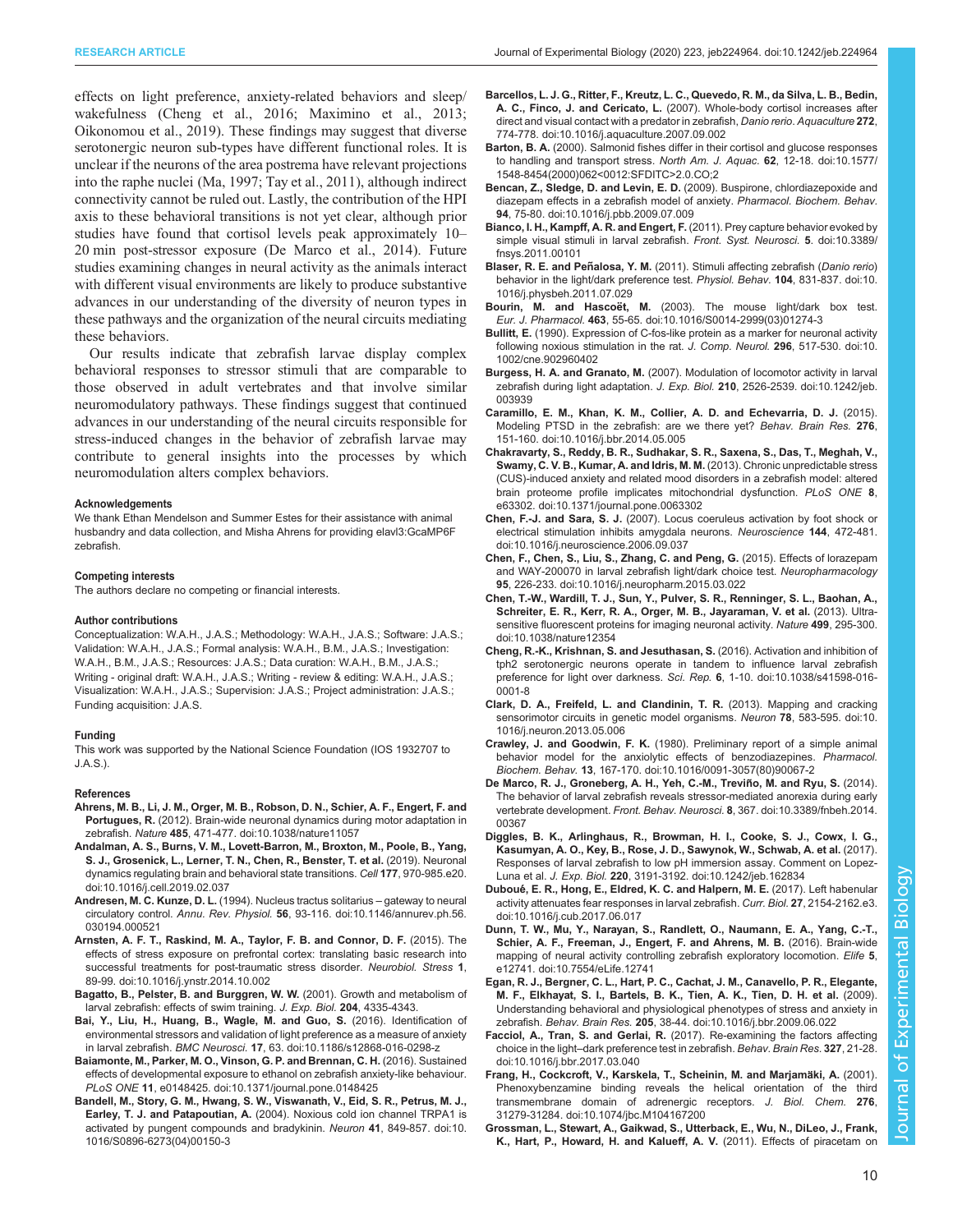<span id="page-10-0"></span>[behavior and memory in adult zebrafish.](https://doi.org/10.1016/j.brainresbull.2011.02.008) Brain Res. Bull. 85, 58-63. doi:10.1016/j. [brainresbull.2011.02.008](https://doi.org/10.1016/j.brainresbull.2011.02.008)

Hendricks, M. and Jesuthasan, S. [\(2007\). Asymmetric innervation of the habenula](https://doi.org/10.1002/cne.21339) in zebrafish. J. Comp. Neurol. 502[, 611-619. doi:10.1002/cne.21339](https://doi.org/10.1002/cne.21339)

- Herman, J. P. [\(2018\). Regulation of hypothalamo-pituitary-adrenocortical](https://doi.org/10.1007/s10571-017-0543-8) [responses to stressors by the nucleus of the solitary tract/dorsal vagal complex.](https://doi.org/10.1007/s10571-017-0543-8) Cell. Mol. Neurobiol. 38[, 25-35. doi:10.1007/s10571-017-0543-8](https://doi.org/10.1007/s10571-017-0543-8)
- Hunt, S. P., Pini, A. and Evan, G. [\(1987\). Induction of c-fos-like protein in spinal](https://doi.org/10.1038/328632a0) [cord neurons following sensory stimulation.](https://doi.org/10.1038/328632a0) Nature 328, 632-634. doi:10.1038/ [328632a0](https://doi.org/10.1038/328632a0)
- Imaizumi, M., Suzuki, T., Machida, H. and Onodera, K. (1994). A fully automated apparatus for a light/dark test measuring anxiolytic or anxiogenic effects of drugs in mice. Jpn. J. Psychopharmacol. 14, 83-91.
- [Jones, B. E., Halaris, A. E., McIlhany, M. and Moore, R. Y.](https://doi.org/10.1016/0006-8993(77)90377-8) (1977). Ascending [projections of the locus coeruleus in the rat. I. Axonal transport in central](https://doi.org/10.1016/0006-8993(77)90377-8) noradrenaline neurons. Brain Res. 127[, 1-21. doi:10.1016/0006-8993\(77\)90377-8](https://doi.org/10.1016/0006-8993(77)90377-8)
- [Jordt, S.-E., Bautista, D. M., Chuang, H., McKemy, D. D., Zygmunt, P. M.,](https://doi.org/10.1038/nature02282) Högestä[tt, E. D., Meng, I. D. and Julius, D.](https://doi.org/10.1038/nature02282) (2004). Mustard oils and [cannabinoids excite sensory nerve fibres through the TRP channel ANKTM1.](https://doi.org/10.1038/nature02282) Nature 427[, 260-265. doi:10.1038/nature02282](https://doi.org/10.1038/nature02282)
- [Kastenhuber, E., Kratochwil, C. F., Ryu, S., Schweitzer, J. and Driever, W.](https://doi.org/10.1002/cne.22214) [\(2010\). Genetic dissection of dopaminergic and noradrenergic contributions to](https://doi.org/10.1002/cne.22214) [catecholaminergic tracts in early larval zebrafish.](https://doi.org/10.1002/cne.22214) J. Comp. Neurol. 518, 439-458. [doi:10.1002/cne.22214](https://doi.org/10.1002/cne.22214)
- [Ko, M. J., Ganzen, L. C., Coskun, E., Mukadam, A. A., Leung, Y. F. and Rijn,](https://doi.org/10.1038/s41598-019-38852-9) R. M. and van [, \(2019\). A critical evaluation of TRPA1-mediated locomotor](https://doi.org/10.1038/s41598-019-38852-9) [behavior in zebrafish as a screening tool for novel anti-nociceptive drug discovery.](https://doi.org/10.1038/s41598-019-38852-9) Sci. Rep. 9[, 1-11. doi:10.1038/s41598-019-38852-9](https://doi.org/10.1038/s41598-019-38852-9)
- Koolhaas, J. M. and de Boer, S. F. (2008). Coping Styles and Aggression: A Biobehavioral Approach. In Emotion Regulation: Conceptual and Clinical Issues (ed. A. J. J. M. Vingerhoets, I. Nyklíček and J. Denollet), pp. 12-26. Boston, MA: Springer.
- [Koolhaas, J. M., Korte, S. M., De Boer, S. F., Van Der Vegt, B. J., Van Reenen,](https://doi.org/10.1016/S0149-7634(99)00026-3) [C. G., Hopster, H., De Jong, I. C., Ruis, M. A. W. and Blokhuis, H. J.](https://doi.org/10.1016/S0149-7634(99)00026-3) (1999). [Coping styles in animals: current status in behavior and stress-physiology.](https://doi.org/10.1016/S0149-7634(99)00026-3) Neurosci. Biobehav. Rev. 23[, 925-935. doi:10.1016/S0149-7634\(99\)00026-3](https://doi.org/10.1016/S0149-7634(99)00026-3)
- [Kwan, K. Y., Allchorne, A. J., Vollrath, M. A., Christensen, A. P., Zhang, D.-S.,](https://doi.org/10.1016/j.neuron.2006.03.042) Woolf, C. J. and Corey, D. P. [\(2006\). TRPA1 contributes to cold, mechanical, and](https://doi.org/10.1016/j.neuron.2006.03.042) [chemical nociception but is not essential for hair-cell transduction.](https://doi.org/10.1016/j.neuron.2006.03.042) Neuron 50, [277-289. doi:10.1016/j.neuron.2006.03.042](https://doi.org/10.1016/j.neuron.2006.03.042)
- [Lau, B. Y. B., Mathur, P., Gould, G. G. and Guo, S.](https://doi.org/10.1073/pnas.1018275108) (2011). Identification of a brain [center whose activity discriminates a choice behavior in zebrafish.](https://doi.org/10.1073/pnas.1018275108) Proc. Natl. Acad. Sci. USA 108[, 2581-2586. doi:10.1073/pnas.1018275108](https://doi.org/10.1073/pnas.1018275108)
- [Lee, A., Mathuru, A. S., Teh, C., Kibat, C., Korzh, V., Penney, T. B. and](https://doi.org/10.1016/j.cub.2010.11.025) Jesuthasan, S. [\(2010\). The habenula prevents helpless behavior in larval](https://doi.org/10.1016/j.cub.2010.11.025) zebrafish. Curr. Biol. 20[, 2211-2216. doi:10.1016/j.cub.2010.11.025](https://doi.org/10.1016/j.cub.2010.11.025)
- [Lopez-Luna, J., Al-Jubouri, Q., Al-Nuaimy, W. and Sneddon, L. U.](https://doi.org/10.1371/journal.pone.0181010) (2017). Impact [of stress, fear and anxiety on the nociceptive responses of larval zebrafish.](https://doi.org/10.1371/journal.pone.0181010) PLoS ONE 12[, e0181010. doi:10.1371/journal.pone.0181010](https://doi.org/10.1371/journal.pone.0181010)
- Ma, P. M. [\(1994a\). Catecholaminergic systems in the zebrafish. I. Number,](https://doi.org/10.1002/cne.903440206) [morphology, and histochemical characteristics of neurons in the locus](https://doi.org/10.1002/cne.903440206) coeruleus. J. Comp. Neurol. 344[, 242-255. doi:10.1002/cne.903440206](https://doi.org/10.1002/cne.903440206)
- Ma, P. M. [\(1994b\). Catecholaminergic systems in the zebrafish. II. Projection](https://doi.org/10.1002/cne.903440207) [pathways and pattern of termination of the locus coeruleus.](https://doi.org/10.1002/cne.903440207) J. Comp. Neurol. 344, [256-269. doi:10.1002/cne.903440207](https://doi.org/10.1002/cne.903440207)
- Ma, P. M. [\(1997\). Catecholaminergic systems in the zebrafish. III. Organization and](https://doi.org/10.1002/(SICI)1096-9861(19970519)381:4%3C411::AID-CNE2%3E3.0.CO;2-5) [projection pattern of medullary dopaminergic and noradrenergic neurons.](https://doi.org/10.1002/(SICI)1096-9861(19970519)381:4%3C411::AID-CNE2%3E3.0.CO;2-5) J. Comp. Neurol. 381[, 411-427. doi:10.1002/\(SICI\)1096-9861\(19970519\)381:4<411::AID-](https://doi.org/10.1002/(SICI)1096-9861(19970519)381:4%3C411::AID-CNE2%3E3.0.CO;2-5)[CNE2>3.0.CO;2-5](https://doi.org/10.1002/(SICI)1096-9861(19970519)381:4%3C411::AID-CNE2%3E3.0.CO;2-5)
- [Maximino, C., De Brito, T. M., de Mattos Dias, C. A. G., Gouveia, A., , Jr and](https://doi.org/10.1038/nprot.2009.225) Morato, S. [\(2010a\). Scototaxis as anxiety-like behavior in fish.](https://doi.org/10.1038/nprot.2009.225) Nat. Protoc. 5, [209-216. doi:10.1038/nprot.2009.225](https://doi.org/10.1038/nprot.2009.225)
- [Maximino, C., de Brito, T. M., da Silva Batista, A. W., Herculano, A. M., Morato,](https://doi.org/10.1016/j.bbr.2010.05.031) S. and Gouveia, A. [\(2010b\). Measuring anxiety in zebrafish: a critical review.](https://doi.org/10.1016/j.bbr.2010.05.031) Behav. Brain Res. 214[, 157-171. doi:10.1016/j.bbr.2010.05.031](https://doi.org/10.1016/j.bbr.2010.05.031)
- [Maximino, C., da Silva, A. W. B., Gouveia, A. and Herculano, A. M.](https://doi.org/10.1016/j.pnpbp.2011.01.006) (2011). [Pharmacological analysis of zebrafish \(](https://doi.org/10.1016/j.pnpbp.2011.01.006)Danio rerio) scototaxis. Prog. [Neuropsychopharmacol. Biol. Psychiatry](https://doi.org/10.1016/j.pnpbp.2011.01.006) 35, 624-631. doi:10.1016/j.pnpbp.2011.01. [006](https://doi.org/10.1016/j.pnpbp.2011.01.006)
- [Maximino, C., de Oliveira, D. L., Rosemberg, D. B., de Batista, E. J. O.,](https://doi.org/10.1163/1568539X-00003029) [Herculano, A. M., Oliveira, K. R. M., Benzecry, R. and Blaser, R.](https://doi.org/10.1163/1568539X-00003029) (2012). A [comparison of the light/dark and novel tank tests in zebrafish.](https://doi.org/10.1163/1568539X-00003029) Behaviour 149, [1099-1123. doi:10.1163/1568539X-00003029](https://doi.org/10.1163/1568539X-00003029)
- Maximino, C., Marques, T., Dias, F., Cortes, F. V., Taccolini, I. B., Pereira, P. M., Colmanetti, R., Gazolla, R. A., Tavares, R. I., Rodrigues, S. T. K. et al. (2007). A comparative analysis of the preference for dark environments in five teleosts. Int. J. Comp. Psychol. 20, 351-367.
- [Maximino, C., Puty, B., Benzecry, R., Arau](https://doi.org/10.1016/j.neuropharm.2013.03.006)́jo, J., Lima, M. G., de Jesus Oliveira [Batista, E., Renata de Matos Oliveira, K., Crespo-Lopez, M. E. and Herculano,](https://doi.org/10.1016/j.neuropharm.2013.03.006) A. M. [\(2013\). Role of serotonin in zebrafish \(](https://doi.org/10.1016/j.neuropharm.2013.03.006)Danio rerio) anxiety: relationship with

[serotonin levels and effect of buspirone, WAY 100635, SB 224289, fluoxetine and](https://doi.org/10.1016/j.neuropharm.2013.03.006) [para-chlorophenylalanine \(pCPA\) in two behavioral models.](https://doi.org/10.1016/j.neuropharm.2013.03.006) Neuropharmacology 71[, 83-97. doi:10.1016/j.neuropharm.2013.03.006](https://doi.org/10.1016/j.neuropharm.2013.03.006)

- [McCall, J. G., Siuda, E. R., Bhatti, D. L., Lawson, L. A., McElligott, Z. A., Stuber,](https://doi.org/10.7554/eLife.18247) G. D. and Bruchas, M. R. [\(2017\). Locus coeruleus to basolateral amygdala](https://doi.org/10.7554/eLife.18247) [noradrenergic projections promote anxiety-like behavior.](https://doi.org/10.7554/eLife.18247) eLife 6, e18247. doi:10. [7554/eLife.18247](https://doi.org/10.7554/eLife.18247)
- McLean, D. L. and Fetcho, J. R. [\(2004\). Ontogeny and innervation patterns of](https://doi.org/10.1002/cne.20280) [dopaminergic, noradrenergic, and serotonergic neurons in larval zebrafish.](https://doi.org/10.1002/cne.20280) J. Comp. Neurol. 480[, 38-56. doi:10.1002/cne.20280](https://doi.org/10.1002/cne.20280)
- Miller, A. D. and Leslie, R. A. [\(1994\). The area postrema and vomiting.](https://doi.org/10.1006/frne.1994.1012) Front. Neuroendocrinol. 15[, 301-320. doi:10.1006/frne.1994.1012](https://doi.org/10.1006/frne.1994.1012)
- [Montero, D., Izquierdo, M. S., Tort, L., Robaina, L. and Vergara, J. M.](https://doi.org/10.1023/A:1007719928905) (1999). [High stocking density produces crowding stress altering some physiological and](https://doi.org/10.1023/A:1007719928905) [biochemical parameters in gilthead seabream,](https://doi.org/10.1023/A:1007719928905) Sparus aurata, juveniles. Fish Physiol. Biochem. 20[, 53-60. doi:10.1023/A:1007719928905](https://doi.org/10.1023/A:1007719928905)
- Moore, R. Y. and Bloom, F. E. [\(1979\). Central catecholamine neuron systems:](https://doi.org/10.1146/annurev.ne.02.030179.000553) [anatomy and physiology of the norepinephrine and epinephrine systems.](https://doi.org/10.1146/annurev.ne.02.030179.000553) Annu. Rev. Neurosci. 2[, 113-168. doi:10.1146/annurev.ne.02.030179.000553](https://doi.org/10.1146/annurev.ne.02.030179.000553)
- [Mu, Y., Bennett, D. V., Rubinov, M., Narayan, S., Yang, C.-T., Tanimoto, M.,](https://doi.org/10.1016/j.cell.2019.05.050) [Mensh, B. D., Looger, L. L. and Ahrens, M. B.](https://doi.org/10.1016/j.cell.2019.05.050) (2019). Glia accumulate evidence [that actions are futile and suppress unsuccessful behavior.](https://doi.org/10.1016/j.cell.2019.05.050) Cell 178, 27-43.e19. [doi:10.1016/j.cell.2019.05.050](https://doi.org/10.1016/j.cell.2019.05.050)
- [Muto, A., Lal, P., Ailani, D., Abe, G., Itoh, M. and Kawakami, K.](https://doi.org/10.1038/ncomms15029) (2017). Activation [of the hypothalamic feeding centre upon visual prey detection.](https://doi.org/10.1038/ncomms15029) Nat. Commun. 8, [15029. doi:10.1038/ncomms15029](https://doi.org/10.1038/ncomms15029)
- Nilsson, S. [\(1976\). Fluorescent histochemistry and cholinesterase staining of](https://doi.org/10.1111/j.1463-6395.1976.tb00212.x) [sympathetic ganglia in a teleost,](https://doi.org/10.1111/j.1463-6395.1976.tb00212.x) Gadus morrhua. Acta Zool. 57, 69-77. doi:10. [1111/j.1463-6395.1976.tb00212.x](https://doi.org/10.1111/j.1463-6395.1976.tb00212.x)
- Nilsson, S. (1983). Autonomic Nerve Function in the Vertebrates. New York: Springer-Verlag
- Nusslein-Volhard, C. and Dahm, R. (2002). Zebrafish. Oxford: Oxford University Press.
- [Oikonomou, G., Altermatt, M., Zhang, R., Coughlin, G. M., Montz, C., Gradinaru,](https://doi.org/10.1016/j.neuron.2019.05.038) V. and Prober, D. A. [\(2019\). The serotonergic raphe promote sleep in zebrafish](https://doi.org/10.1016/j.neuron.2019.05.038) and mice. Neuron 103[, 686-701.e8. doi:10.1016/j.neuron.2019.05.038](https://doi.org/10.1016/j.neuron.2019.05.038)
- [Passerin, A. M., Cano, G., Rabin, B. S., Delano, B. A., Napier, J. L. and Sved,](https://doi.org/10.1016/S0306-4522(00)00372-9) A. F. [\(2000\). Role of locus coeruleus in foot shock-evoked fos expression in rat](https://doi.org/10.1016/S0306-4522(00)00372-9) brain. Neuroscience 101[, 1071-1082. doi:10.1016/S0306-4522\(00\)00372-9](https://doi.org/10.1016/S0306-4522(00)00372-9)
- [Piato, L., Capiotti, K. M., Tamborski, A. R., Oses, J. P., Barcellos, L. J. G., Bogo,](https://doi.org/10.1016/j.pnpbp.2010.12.018) [M. R., Lara, D. R., Vianna, M. R. and Bonan, C. D.](https://doi.org/10.1016/j.pnpbp.2010.12.018) (2011). Unpredictable chronic stress model in zebrafish (Danio rerio[\): behavioral and physiological responses.](https://doi.org/10.1016/j.pnpbp.2010.12.018) [Prog. Neuropsychopharmacol. Biol. Psychiatry](https://doi.org/10.1016/j.pnpbp.2010.12.018) 35, 561-567. doi:10.1016/j.pnpbp. [2010.12.018](https://doi.org/10.1016/j.pnpbp.2010.12.018)
- [Pickering, A. D. and Pottinger, T. G.](https://doi.org/10.1007/BF00004714) (1989). Stress responses and disease [resistance in salmonid fish: effects of chronic elevation of plasma cortisol.](https://doi.org/10.1007/BF00004714) Fish Physiol. Biochem. 7[, 253-258. doi:10.1007/BF00004714](https://doi.org/10.1007/BF00004714)
- Pratap, H. B. and Bonga, S. E. W. [\(1990\). Effects of water-borne cadmium on](https://doi.org/10.1016/0742-8413(90)90124-R) [plasma cortisol and glucose in the cichlid fish](https://doi.org/10.1016/0742-8413(90)90124-R) Oreochromis mossambicus. Comp. [Biochem. Physiol. Part C Comp. Pharmacol.](https://doi.org/10.1016/0742-8413(90)90124-R) 95, 313-317. doi:10.1016/0742- [8413\(90\)90124-R](https://doi.org/10.1016/0742-8413(90)90124-R)
- [Price, C. J., Hoyda, T. D. and Ferguson, A. V.](https://doi.org/10.1177/1073858407311100) (2008). The area postrema: a brain [monitor and integrator of systemic autonomic state.](https://doi.org/10.1177/1073858407311100) Neuroscientist 14, 182-194. [doi:10.1177/1073858407311100](https://doi.org/10.1177/1073858407311100)
- [Prober, D. A., Zimmerman, S., Myers, B. R., McDermott, B. M., Kim, S.-H.,](https://doi.org/10.1523/JNEUROSCI.2740-08.2008) [Caron, S., Rihel, J., Solnica-Krezel, L., Julius, D., Hudspeth, A. J. et al.](https://doi.org/10.1523/JNEUROSCI.2740-08.2008) (2008). [Zebrafish TRPA1 channels are required for chemosensation but not for](https://doi.org/10.1523/JNEUROSCI.2740-08.2008) [thermosensation or mechanosensory hair cell function.](https://doi.org/10.1523/JNEUROSCI.2740-08.2008) J. Neurosci. 28, [10102-10110. doi:10.1523/JNEUROSCI.2740-08.2008](https://doi.org/10.1523/JNEUROSCI.2740-08.2008)
- [Ramsay, J. M., Feist, G. W., Varga, Z. M., Westerfield, M., Kent, M. L. and](https://doi.org/10.1016/j.aquaculture.2006.04.020) Schreck, C. B. [\(2006\). Whole-body cortisol is an indicator of crowding stress in](https://doi.org/10.1016/j.aquaculture.2006.04.020) adult zebrafish, Danio rerio. Aquaculture 258[, 565-574. doi:10.1016/j.aquaculture.](https://doi.org/10.1016/j.aquaculture.2006.04.020) [2006.04.020](https://doi.org/10.1016/j.aquaculture.2006.04.020)
- [Ramsay, J. M., Feist, G. W., Varga, Z. M., Westerfield, M., Kent, M. L. and](https://doi.org/10.1016/j.aquaculture.2009.08.035) Schreck, C. B. [\(2009\). Whole-body cortisol response of zebrafish to acute net](https://doi.org/10.1016/j.aquaculture.2009.08.035) handling stress. Aquaculture 297[, 157-162. doi:10.1016/j.aquaculture.2009.08.](https://doi.org/10.1016/j.aquaculture.2009.08.035) [035](https://doi.org/10.1016/j.aquaculture.2009.08.035)
- [Randlett, O., Wee, C. L., Naumann, E. A., Nnaemeka, O., Schoppik, D.,](https://doi.org/10.1038/nmeth.3581) [Fitzgerald, J. E., Portugues, R., Lacoste, A. M. B., Riegler, C., Engert, F. et al.](https://doi.org/10.1038/nmeth.3581) [\(2015\). Whole-brain activity mapping onto a zebrafish brain atlas.](https://doi.org/10.1038/nmeth.3581) Nat. Methods 12[, 1039-1046. doi:10.1038/nmeth.3581](https://doi.org/10.1038/nmeth.3581)
- Rink, E. and Wullimann, M. F. [\(2002\). Development of the catecholaminergic](https://doi.org/10.1016/S0165-3806(02)00354-1) [system in the early zebrafish brain: an immunohistochemical study.](https://doi.org/10.1016/S0165-3806(02)00354-1) Dev. Brain Res. 137[, 89-100. doi:10.1016/S0165-3806\(02\)00354-1](https://doi.org/10.1016/S0165-3806(02)00354-1)
- [Ruuskanen, J. O., Peitsaro, N., Kaslin, J. V. M., Panula, P. and Scheinin, M.](https://doi.org/10.1111/j.1471-4159.2005.03305.x) [\(2005\). Expression and function of alpha-adrenoceptors in zebrafish: drug effects,](https://doi.org/10.1111/j.1471-4159.2005.03305.x) [mRNA and receptor distributions.](https://doi.org/10.1111/j.1471-4159.2005.03305.x) J. Neurochem. 94, 1559-1569. doi:10.1111/j. [1471-4159.2005.03305.x](https://doi.org/10.1111/j.1471-4159.2005.03305.x)